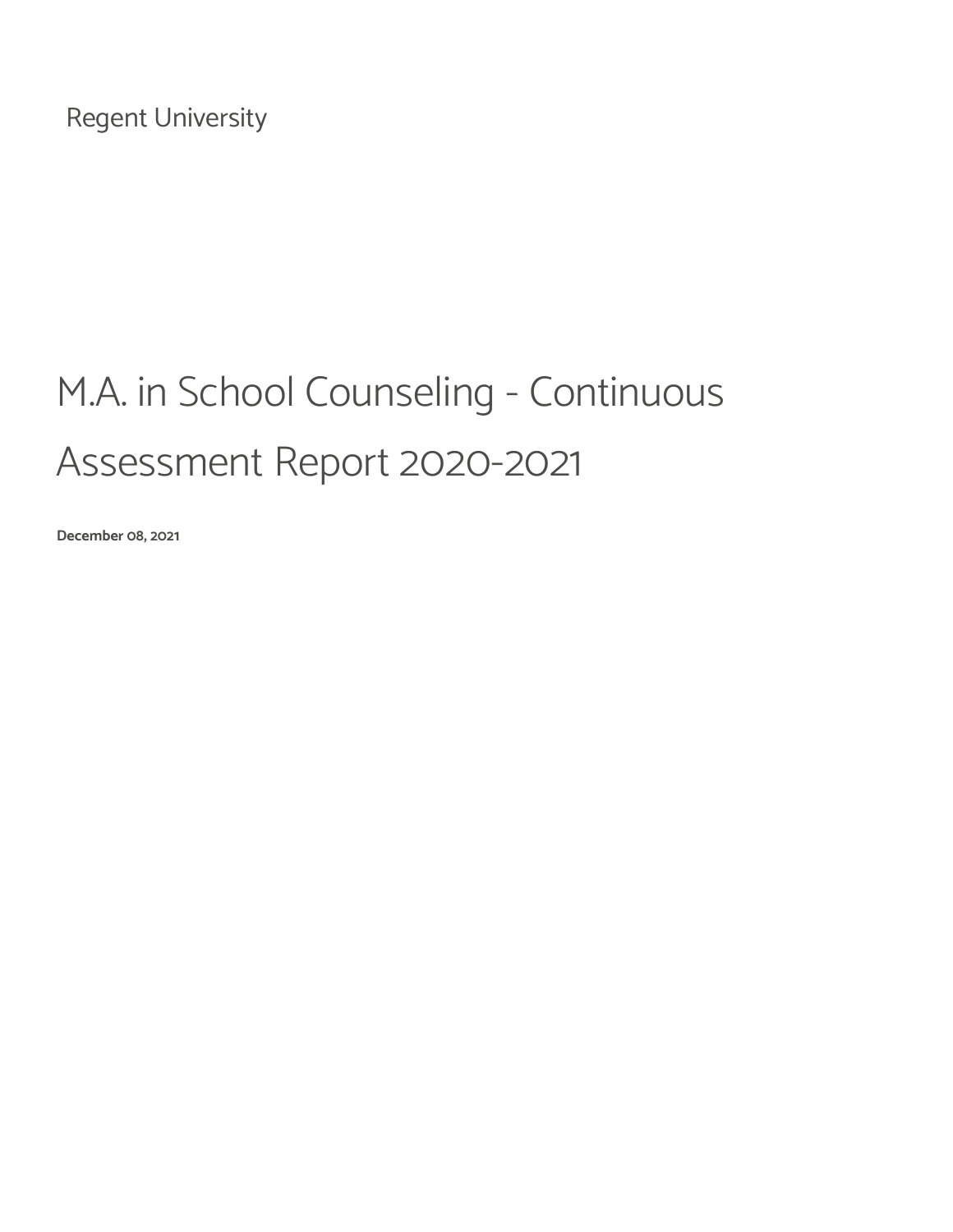# Table of Contents

M.A. in School Counseling - Continuous Assessment Report 2020-2021

## MA in School Counseling 2020-2021

| 1 Quality Curriculum                                                                                                                                                                                                                |  |
|-------------------------------------------------------------------------------------------------------------------------------------------------------------------------------------------------------------------------------------|--|
|                                                                                                                                                                                                                                     |  |
|                                                                                                                                                                                                                                     |  |
|                                                                                                                                                                                                                                     |  |
|                                                                                                                                                                                                                                     |  |
|                                                                                                                                                                                                                                     |  |
| 1.6 Knowledge of Approaches to Assessment and Evaluation <b>State of Approaches</b> 12.                                                                                                                                             |  |
| 1.7 Research Methods and Statistical Analysis <b>Analysis</b> 2008 12:00 12:00 14:00 14:00 14:00 14:00 14:00 14:00 14:00 14:00 14:00 14:00 14:00 14:00 14:00 14:00 14:00 14:00 14:00 14:00 14:00 14:00 15:00 16:00 16:00 16:00 16:0 |  |
| 1.8 Counseling, Crisis Intervention, and Consultation <b>Manual Access 2.6</b> 16.                                                                                                                                                  |  |
|                                                                                                                                                                                                                                     |  |
| 2.1 Maturity and Self-Awareness <b>State and Self-Awareness</b> 19                                                                                                                                                                  |  |
| 2.2 Incorporation of Spiritual/Religious Counseling Strategies/Techniques                                                                                                                                                           |  |
| 3 Competent Students 3 minimum minimum minimum minimum minimum minimum 22                                                                                                                                                           |  |
|                                                                                                                                                                                                                                     |  |
|                                                                                                                                                                                                                                     |  |
|                                                                                                                                                                                                                                     |  |
|                                                                                                                                                                                                                                     |  |
|                                                                                                                                                                                                                                     |  |
|                                                                                                                                                                                                                                     |  |
|                                                                                                                                                                                                                                     |  |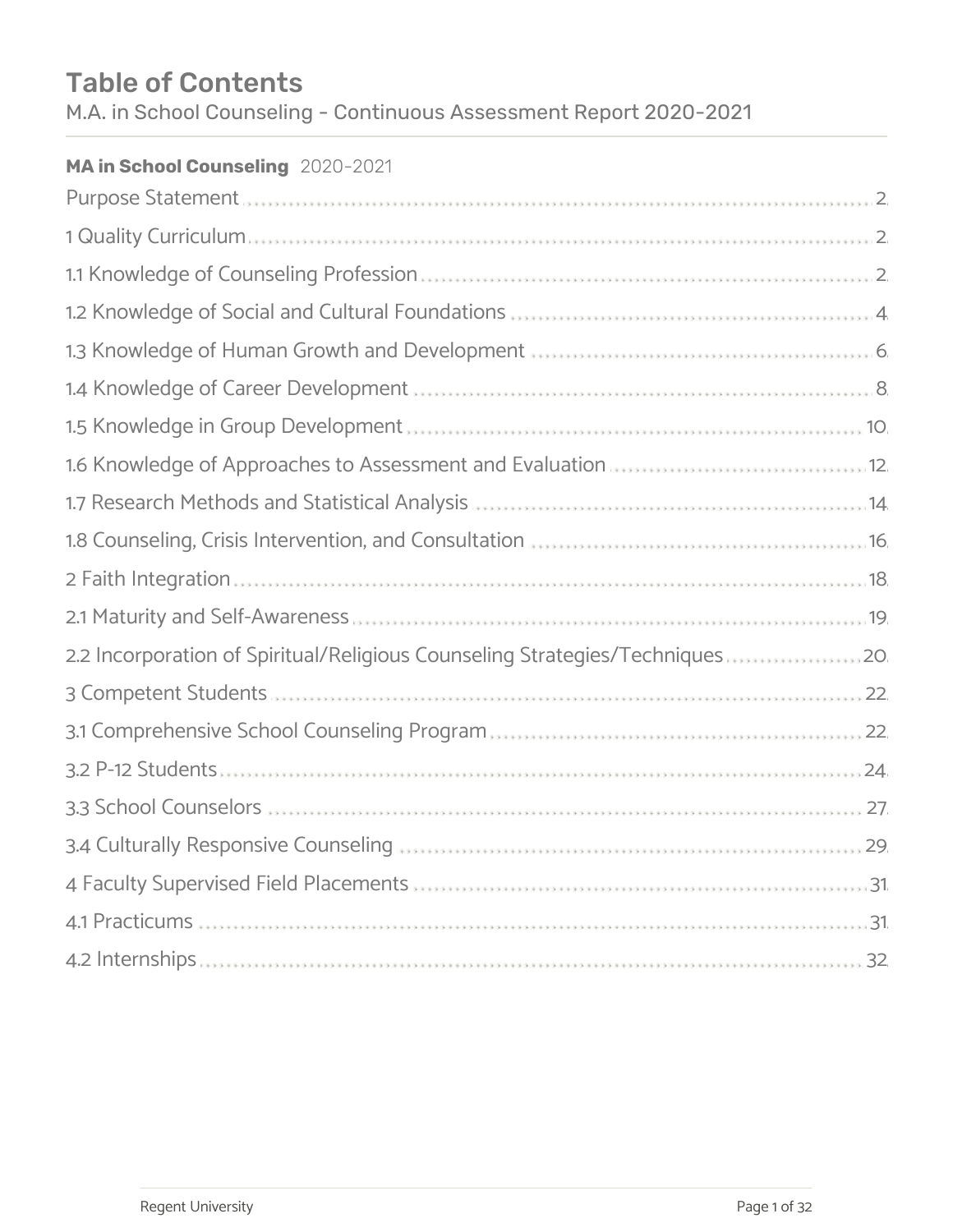# MA in School Counseling 2020-2021

Completed 4 GOALS 16 OUTCOMES 30 MEASURES 30 TARGETS 30 FINDINGS 0 ATTACHMENTS

### Purpose Statement

The mission of the Counseling Department is to provide training in professional counseling, leadership, advocacy, and research with the integration of biblical principles consistent with professional standards of practice.



# <mark>1 Goals</mark><br>1 Quality Curriculum

To deliver the high-quality education required by the Council for Accreditation of Counseling and Related Educational Programs (CACREP).

1.1 Outcomes/Objectives<br>Knowledge of Counseling Profession

Students will demonstrate knowledge about the profession of counseling including history, organizational structures, ethics, standards and credentialing.

1.1.1 **Assessment**<br>Common Core Rubric - Dimension 1 Students will take COUN 500: Orientation to the Counseling Profession in their first semester. In this course students will complete the following graded assignments: Licensure/Certification Packet, Interview Project, Integrative Topic Paper, Exams, and Discussion Board Posts. At the end of the semester, after completion of these assignments, the instructor will assess the student on the Common Core Rubric – Dimension 1. This Dimension assesses students' knowledge about the profession of counseling. OVERVIEW DESCRIPTION OF THIS ASSESSMENT (1. WHAT IS BEING MEASURED; 2. WHO IS BEING MEASURED; 3. WHEN WILL THIS TAKE PLACE?) 1. This rubric measures student knowledge about the profession of counseling. 2. All

counseling students enrolled in COUN 500. 3. At the end of the fall or spring semester.

SOURCE OF EVIDENCE

Rubric Scored Assignments - Academic Direct

1.1.1.1 Targets 80% of students will score a 3 or better on a 4 point scale on the common core rubric dimension 1. Met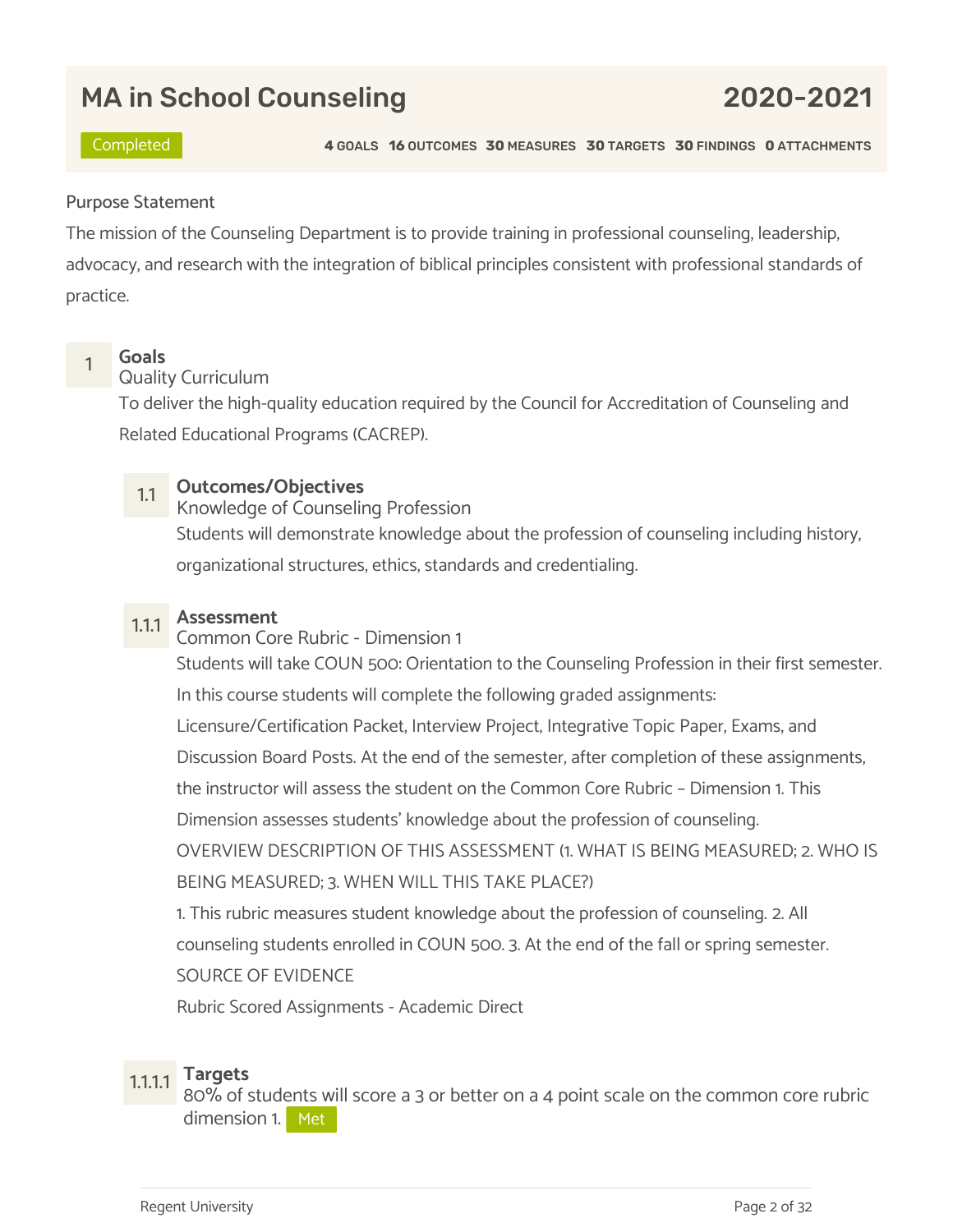| <b>TARGET</b>                            | 80%                                                                                               |
|------------------------------------------|---------------------------------------------------------------------------------------------------|
| <b>FINDINGS</b>                          | 100                                                                                               |
| ANALYSIS OF<br><b>FINDINGS</b>           | 100% of school counseling students scored a 3 or better on the common core rubric<br>Dimension 1. |
| <b>IMPROVEMENT</b><br><b>TYPE</b>        | Academic                                                                                          |
| <b>IMPROVEMENT</b><br><b>DESCRIPTION</b> | No Improvements Deemed Necessary                                                                  |
| <b>IMPROVEMENT</b>                       |                                                                                                   |

1.1.2 Assessment Counselor Preparation Comprehensive Evaluation - Professional Orientation and Ethics Content Area The CPCE is a standardized test which covers the eight CACREP (Council for the Accreditation of Counseling and Related Educational Programs) common-core areas that represent the foundational knowledge required of all entry-level counselor education graduates: Professional Counseling Orientation and Ethical Practice; Social and Cultural Diversity; Human Growth and Development; Career Development; Counseling and Helping Relationships; Group Counseling and Group Work; Assessment and Testing; and Research and Program Evaluation. OVERVIEW DESCRIPTION OF THIS ASSESSMENT (1. WHAT IS BEING MEASURED; 2. WHO IS BEING MEASURED; 3. WHEN WILL THIS TAKE PLACE?)

1. This test measures student competence in foundational knowledge in counseling around the 8 common-core areas identified by CACREP. For this student learning outcome, the subscore on the Professional Orientation and Ethics Content area will be assessed. 2. All counseling students are required to pass this exam as a requirement for graduation. 3. Counseling students will take the CPCE once they complete 30 semester hours. The test can be taken in the spring or fall.

SOURCE OF EVIDENCE

Comprehensives - Academic Direct

1.1.2.1 Targets<br>80 percent of students will score at or higher than the established passing score on their initial attempt. Met

 $\mu_{\rm{R1}}$  and  $\mu_{\rm{S0}}$  and  $\mu_{\rm{S0}}$  and  $\mu_{\rm{S1}}$  and  $\mu_{\rm{S1}}$  and  $\mu_{\rm{S1}}$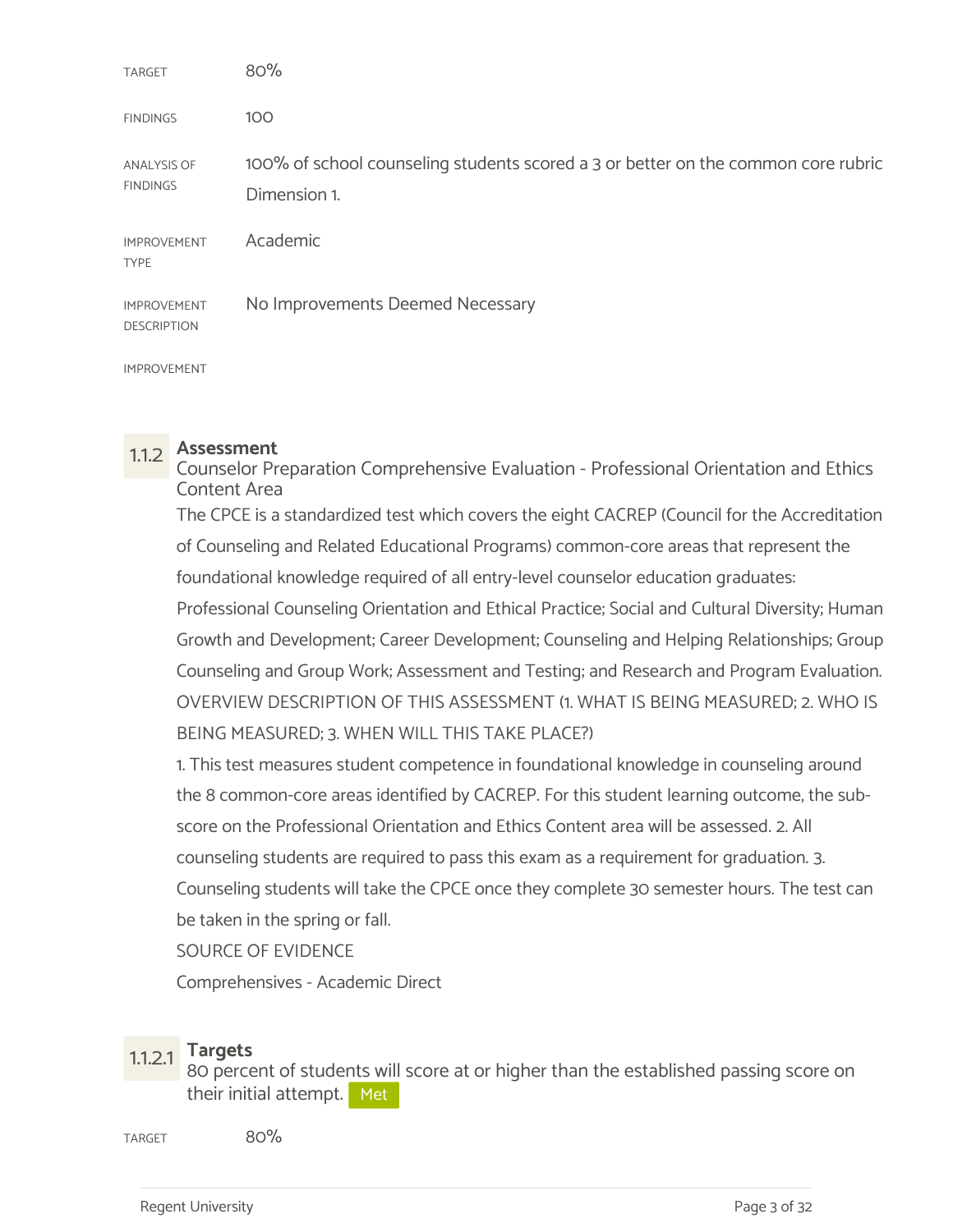| <b>FINDINGS</b>                          | 100%                                            |
|------------------------------------------|-------------------------------------------------|
| <b>ANALYSIS OF</b><br><b>FINDINGS</b>    | 100% of students passed on their first attempt. |
| <b>IMPROVEMENT</b><br><b>TYPE</b>        | Academic                                        |
| <b>IMPROVEMENT</b><br><b>DESCRIPTION</b> | No Improvements Deemed Necessary                |
| <b>IMPROVEMENT</b>                       |                                                 |

1.2 Outcomes/Objectives<br>Knowledge of Social and Cultural Foundations Students will demonstrate knowledge of social and cultural foundations to be effective in a multicultural and diverse society.

| <b>Action Plan</b>                                                                                                            |                      |                           |                              |
|-------------------------------------------------------------------------------------------------------------------------------|----------------------|---------------------------|------------------------------|
| <b>Budget Source</b>                                                                                                          | Amount<br>\$0.00     | Due<br>no due date<br>set | <b>Status</b>                |
| Action Item 1<br>School counseling faculty will continue to<br>evaluate previous modification and re-assess<br>effectiveness. | Created<br>9/27/2021 | Due<br>8/1/2022           | <b>Status</b><br>In Progress |

1.2.1 Assessment Common Core Rubric - Dimension 2

Students will take COUN 570: Multicultural Counseling. In this course, students will complete the following graded assignments: Cultural immersion and reaction paper, Cultural background paper, Religious/faith diversity experience, and Discussion board posts. At the end of the semester, after completion of these assignments, the instructor will assess the student on the Common Core Rubric – Dimension 2. This Dimension assesses students' knowledge of social and cultural foundations in counseling. OVERVIEW DESCRIPTION OF THIS ASSESSMENT (1. WHAT IS BEING MEASURED; 2. WHO IS

BEING MEASURED; 3. WHEN WILL THIS TAKE PLACE?)

1. This rubric measures student knowledge around social and cultural foundations in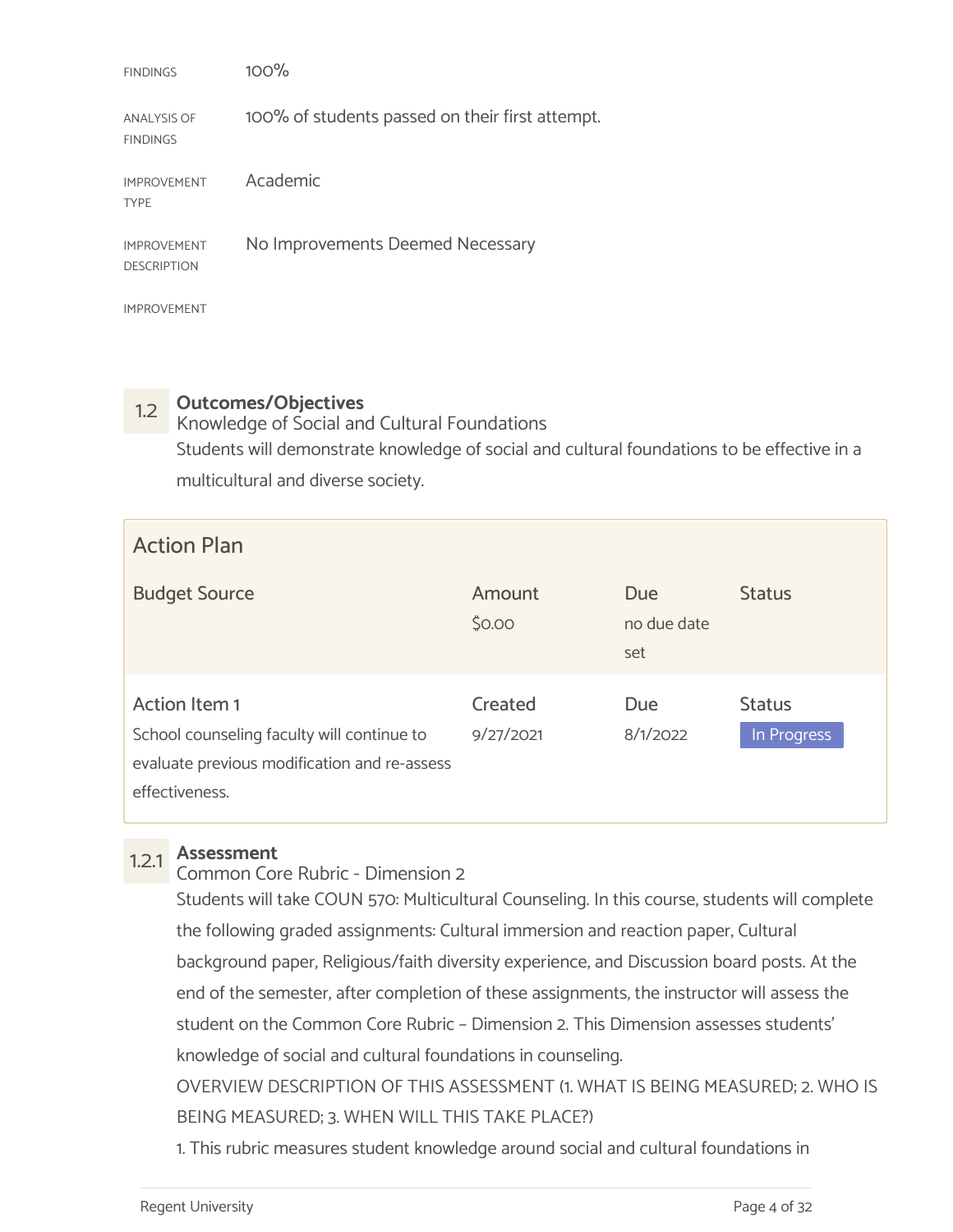counseling. 2. All counseling students enrolled in COUN 570. 3. At the end of the fall, spring, or

summer semester.

SOURCE OF EVIDENCE

Rubric Scored Assignments - Academic Direct

1.2.1.1 Targets<br>80% of students will score a 3 or better on a 4 point scale on the common core rubric dimension 2. Not Met

| <b>TARGET</b>                            | 80%                                                                                                                                                                                                                                                                                             |
|------------------------------------------|-------------------------------------------------------------------------------------------------------------------------------------------------------------------------------------------------------------------------------------------------------------------------------------------------|
| <b>FINDINGS</b>                          | 67%                                                                                                                                                                                                                                                                                             |
| <b>ANALYSIS OF</b><br><b>FINDINGS</b>    | 67% of school counseling students scored 3 or better on a 4 point scale. of the 6<br>students evaluated, 2 did not meet the goal. The previous modification seems to be<br>continuing to show positive trends. Program faculty continue to implement<br>modifications and evaluate adjustments. |
| <b>IMPROVEMENT</b><br><b>TYPE</b>        | <b>Academic Process Modifications</b>                                                                                                                                                                                                                                                           |
| <b>IMPROVEMENT</b><br><b>DESCRIPTION</b> | Action Plan implemented; will assess next cycle                                                                                                                                                                                                                                                 |
|                                          |                                                                                                                                                                                                                                                                                                 |

IMPROVEMENT

1.2.2 Assessment Counselor Preparation Comprehensive Evaluation - Social and Cultural Diversity Content Area The CPCE covers the eight CACREP (Council for the Accreditation of Counseling and Related

Educational Programs) common-core areas that represent the foundational knowledge required of all entry-level counselor education graduates: Professional Counseling Orientation and Ethical Practice; Social and Cultural Diversity; Human Growth and Development; Career Development; Counseling and Helping Relationships; Group Counseling and Group Work; Assessment and Testing; and Research and Program Evaluation. OVERVIEW DESCRIPTION OF THIS ASSESSMENT (1. WHAT IS BEING MEASURED; 2. WHO IS BEING MEASURED; 3. WHEN WILL THIS TAKE PLACE?) 1. This test measures student competence in foundational knowledge in counseling around

the 8 common-core areas identified by CACREP. For this student learning outcome the subscore on the Social and Cultural Diversity Content area will be assessed. 2. All counseling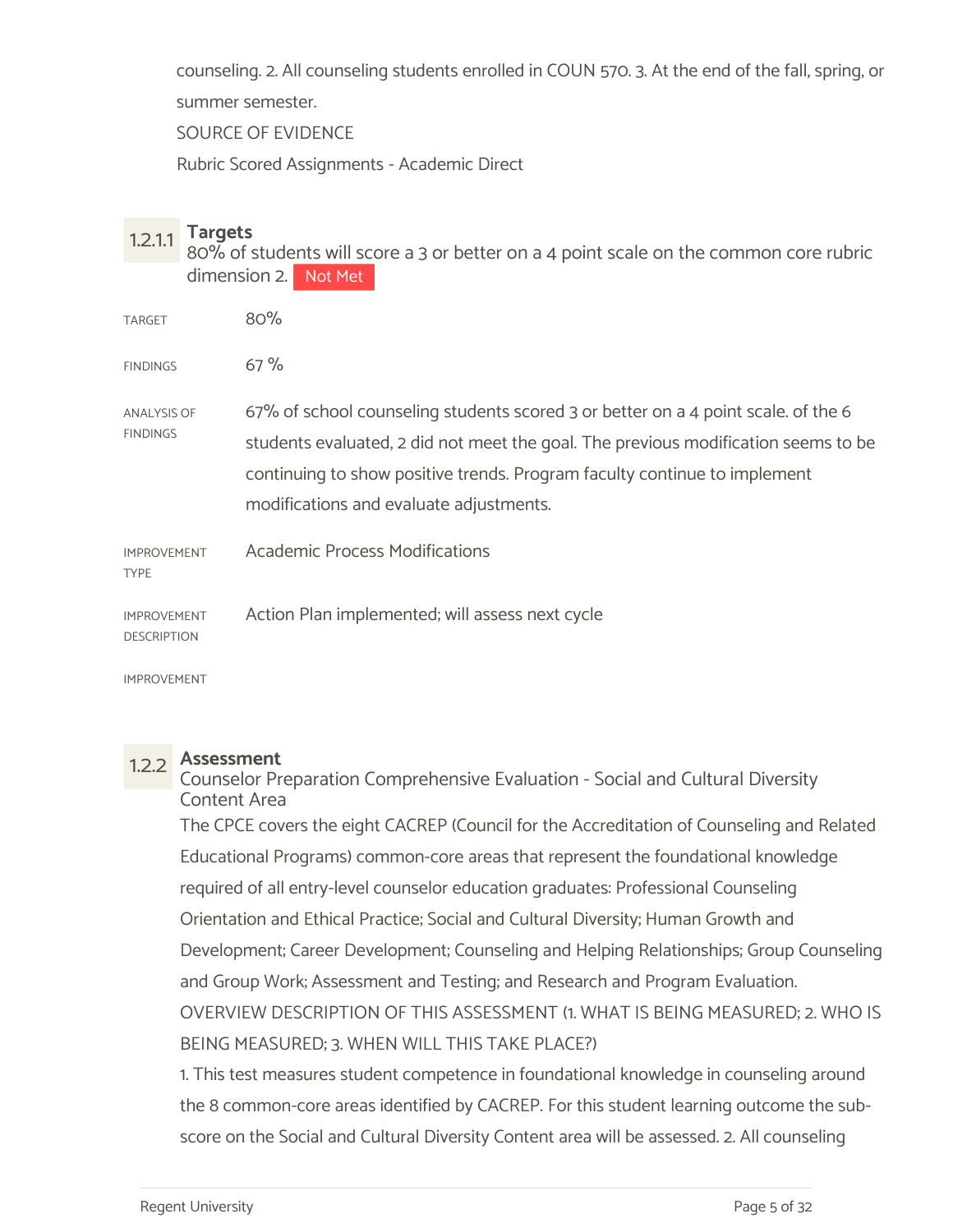students are required to pass this exam as a requirement for graduation. 3. Counseling students will take the CPCE once they complete 30 semester hours. The test can be taken in the spring or fall.

SOURCE OF EVIDENCE

Comprehensives - Academic Direct

1.2.2.1 Targets 80 percent of students will score at or higher than the established passing score on their initial attempt. Met

| <b>TARGET</b>                            | 80%                                             |
|------------------------------------------|-------------------------------------------------|
| <b>FINDINGS</b>                          | 100%                                            |
| ANALYSIS OF<br><b>FINDINGS</b>           | 100% of students passed on their first attempt. |
| <b>IMPROVEMENT</b><br><b>TYPE</b>        | Academic                                        |
| <b>IMPROVEMENT</b><br><b>DESCRIPTION</b> | No Improvements Deemed Necessary                |

IMPROVEMENT

1.3 Outcomes/Objectives<br>Knowledge of Human Growth and Development Students will demonstrate knowledge of human growth and development in order to understand the nature and needs of persons at all developmental levels and in multicultural contexts.

| <b>Action Plan</b>                              |                      |                                  |                              |
|-------------------------------------------------|----------------------|----------------------------------|------------------------------|
| <b>Budget Source</b>                            | Amount<br>\$0.00     | <b>Due</b><br>no due date<br>set | <b>Status</b>                |
| Action Item 1<br>Curriculum Review and Revision | Created<br>9/27/2021 | Due<br>1/1/2022                  | <b>Status</b><br>In Progress |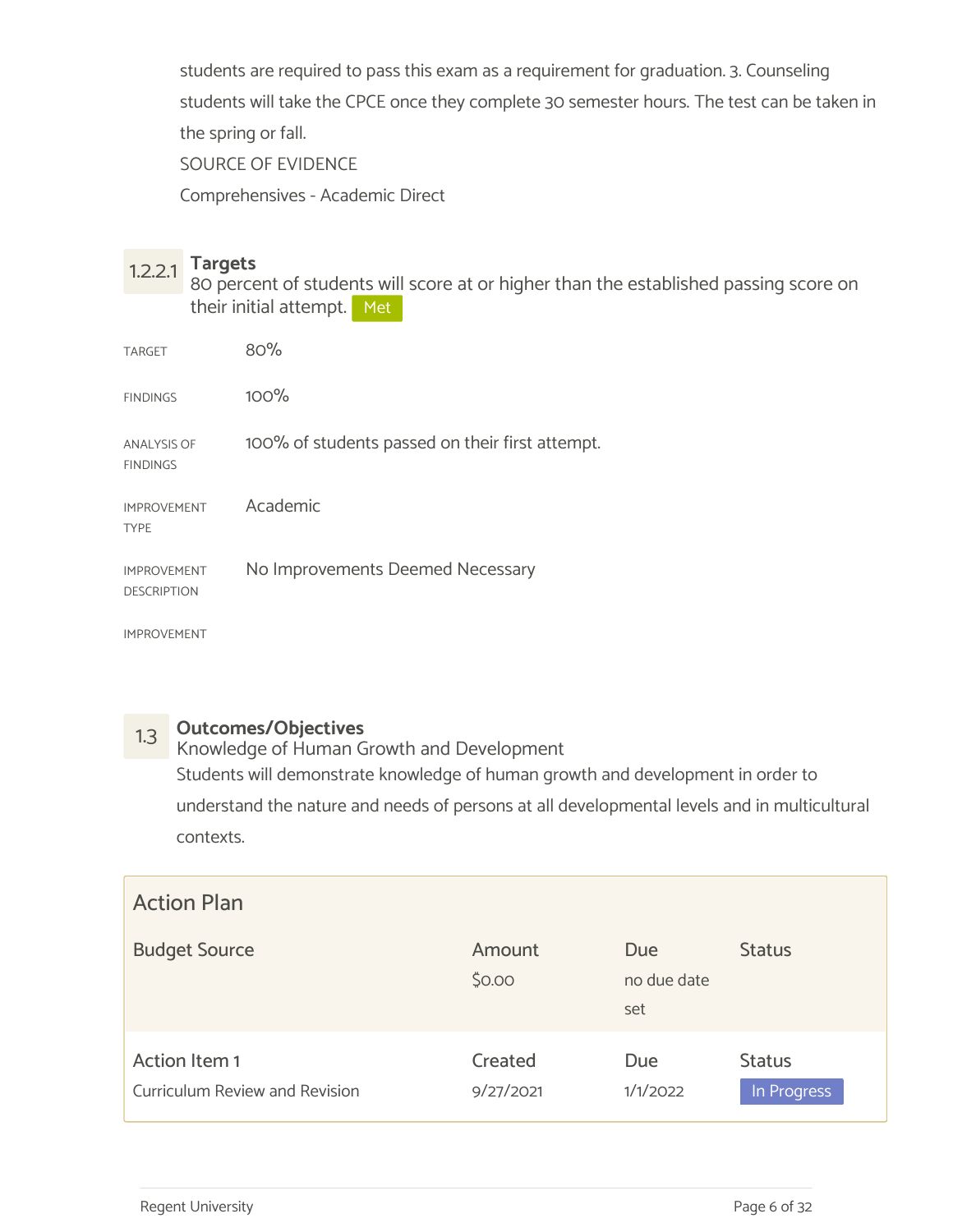1.3.1 Assessment Common Core Rubric - Dimension 3

Students will take COUN 540: Human Growth and Development. In this course, students will complete the following graded assignments: Research Project, Article Summary, and Discussion board posts. At the end of the semester, after completion of these assignments, the instructor will assess the student on the Common Core Rubric – Dimension 3. This Dimension assess students' knowledge around human growth and development across the life span and in a multicultural context.

OVERVIEW DESCRIPTION OF THIS ASSESSMENT (1. WHAT IS BEING MEASURED; 2. WHO IS BEING MEASURED; 3. WHEN WILL THIS TAKE PLACE?)

1. This rubric measures student knowledge around human growth and development across the life span and in a multicultural context. 2. All counseling students enrolled in COUN 540. 3. At the end of the fall, spring, or summer semester.

SOURCE OF EVIDENCE

Rubric Scored Assignments - Academic Direct

| 1.3.1.1<br>Met                           | <b>Targets</b>                                                                                                                                                                                                                                                                                                   |
|------------------------------------------|------------------------------------------------------------------------------------------------------------------------------------------------------------------------------------------------------------------------------------------------------------------------------------------------------------------|
| <b>TARGET</b>                            | 80% of students will score a 3 or better on a 4 point scale on the common core<br>rubric dimension 3.                                                                                                                                                                                                            |
| <b>FINDINGS</b>                          | 100%                                                                                                                                                                                                                                                                                                             |
| <b>ANALYSIS OF</b><br><b>FINDINGS</b>    | 100% of students scored 3 or better on a 4 point scale. Content and assignments in<br>COUN 540 Human Growth and Development sufficiently cover knowledge of human<br>growth and development in order to understand the nature and needs of persons at<br>all developmental levels and in multicultural contexts. |
| <b>IMPROVEMENT</b><br><b>TYPE</b>        | Academic                                                                                                                                                                                                                                                                                                         |
| <b>IMPROVEMENT</b><br><b>DESCRIPTION</b> | No Improvements Deemed Necessary                                                                                                                                                                                                                                                                                 |
| <b>IMPROVEMENT</b>                       |                                                                                                                                                                                                                                                                                                                  |

1.3.2 Assessment Counselor Preparation Comprehensive Evaluation - Human Growth and Development Content Area and the content of the content of the content of the content of the content of the content of the content of the content of the content of the content of the content of the content of the content of the conten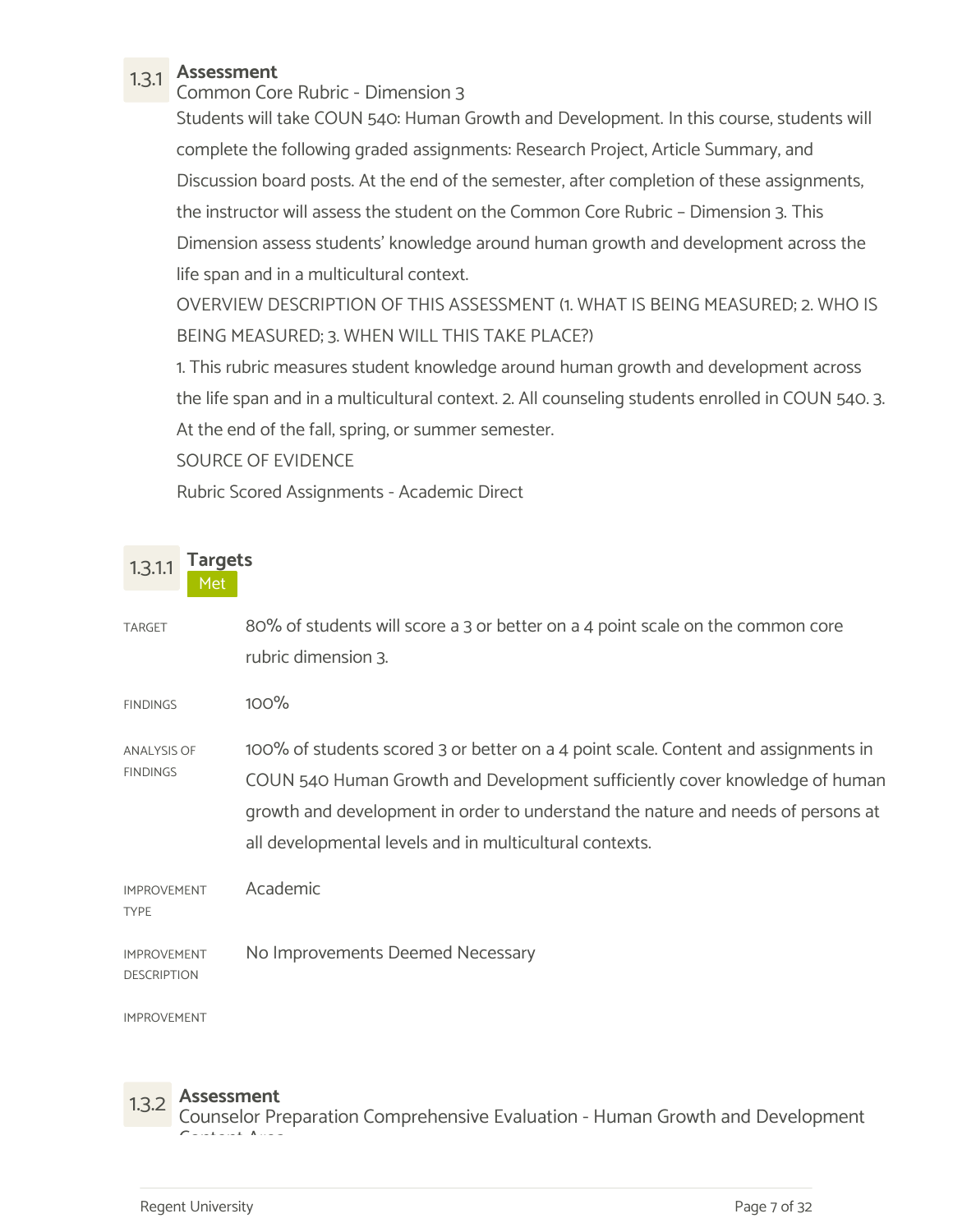Content Area

The CPCE covers the eight CACREP (Council for the Accreditation of Counseling and Related Educational Programs) common-core areas that represent the foundational knowledge required of all entry-level counselor education graduates: Professional Counseling Orientation and Ethical Practice; Social and Cultural Diversity; Human Growth and Development; Career Development; Counseling and Helping Relationships; Group Counseling and Group Work; Assessment and Testing; and Research and Program Evaluation.

OVERVIEW DESCRIPTION OF THIS ASSESSMENT (1. WHAT IS BEING MEASURED; 2. WHO IS BEING MEASURED; 3. WHEN WILL THIS TAKE PLACE?)

1. This test measures student competence in foundational knowledge in counseling around the 8 common-core areas identified by CACREP. For this student learning outcome the subscore on the Human Growth and Development Content area will be assessed. 2. All counseling students are required to pass this exam as a requirement for graduation. 3. Counseling students will take the CPCE once they complete 30 semester hours. The test can be taken in the spring or fall.

SOURCE OF EVIDENCE

Comprehensives - Academic Direct

1.3.2.1 Targets 80 percent of students will score at or higher than the established passing score on their initial attempt. Met

| TARGET                                   | 80%                                                                                                |
|------------------------------------------|----------------------------------------------------------------------------------------------------|
| <b>FINDINGS</b>                          | 100%                                                                                               |
| <b>ANALYSIS OF</b><br><b>FINDINGS</b>    | 100% of students passed on their first attempt. CPCE scores are lower, though in<br>passing range. |
| <b>IMPROVEMENT</b><br><b>TYPE</b>        | <b>Academic Process Modifications</b>                                                              |
| <b>IMPROVEMENT</b><br><b>DESCRIPTION</b> | Action Plan implemented; will assess next semester                                                 |
|                                          |                                                                                                    |

IMPROVEMENT

1.4 **Outcomes/Objectives**<br>Knowledge of Career Development Students will demonstrate knowledge and understanding of career development and related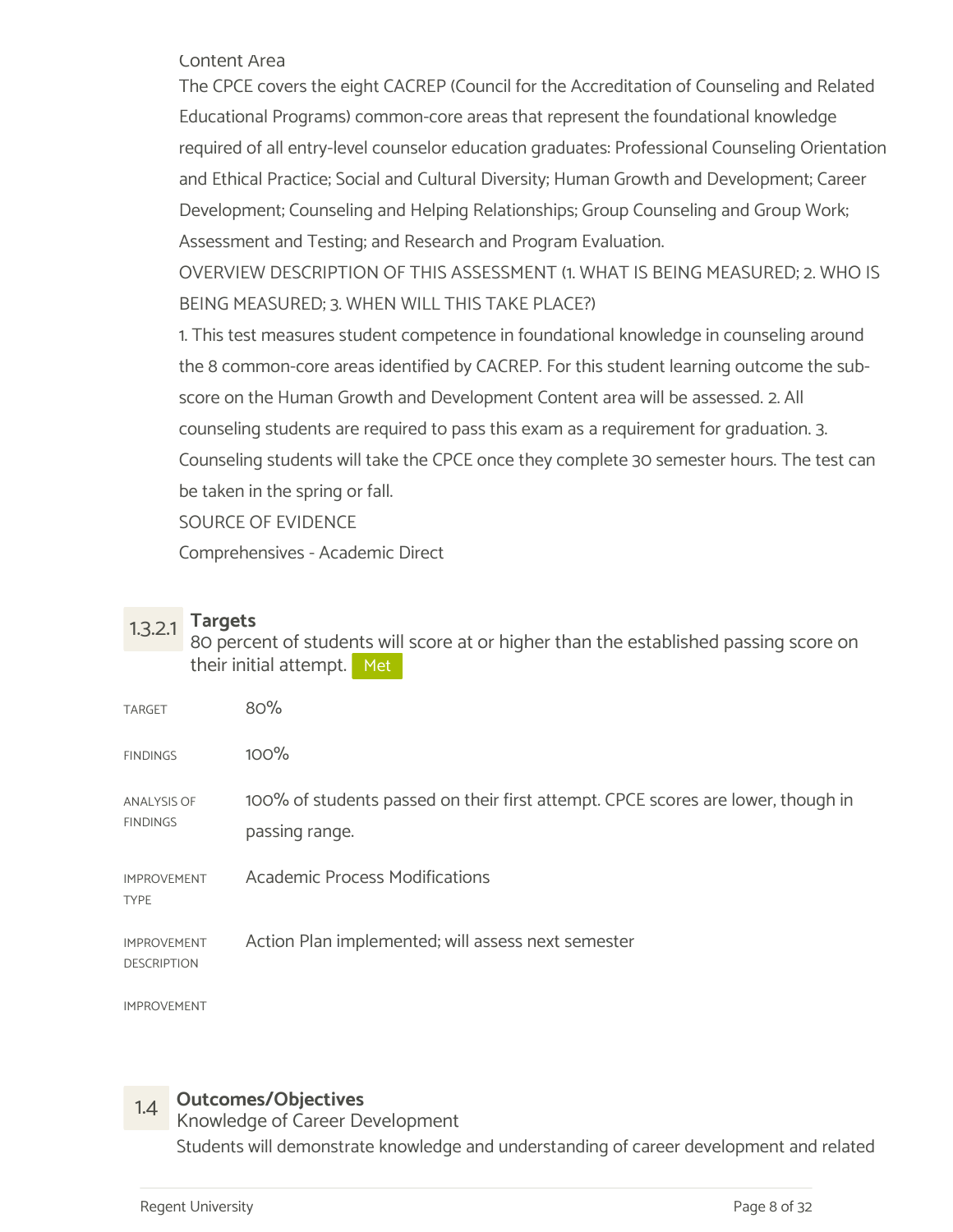life factors.

# 1.4.1 Assessment

Common Core Rubric - Dimension 4

Students will take COUN 536: Career and Lifestyle Development. In this course, students will complete the following graded assignments: Career assessment plan, Digital career story, Spiritual integration, and Discussion board posts. At the end of the semester, after completion of these assignments, the instructor will assess the student on the Common Core Rubric – Dimension 4. This Dimension assesses students' knowledge and understanding of career development and related life factors.

OVERVIEW DESCRIPTION OF THIS ASSESSMENT (1. WHAT IS BEING MEASURED; 2. WHO IS BEING MEASURED; 3. WHEN WILL THIS TAKE PLACE?)

1. This rubric measures student knowledge and understanding of career development and related life factors. 2. All counseling students enrolled in COUN 536. 3. At the end of the fall, spring, or summer semester.

SOURCE OF EVIDENCE

Rubric Scored Assignments - Academic Direct

1.4.1.1 Targets 80% of students will score a 3 or better on a 4 point scale on the common core rubric dimension 4. Met

| TARGET                                   | 80%                                                                                                                                                                                                             |
|------------------------------------------|-----------------------------------------------------------------------------------------------------------------------------------------------------------------------------------------------------------------|
| <b>FINDINGS</b>                          | 100%                                                                                                                                                                                                            |
| ANALYSIS OF<br><b>FINDINGS</b>           | 100% of students scored 3 or better on a 4 point scale. Content and assignments in<br>COUN 536 Career and Lifestyle Development sufficiently cover knowledge of career<br>development and related life factors. |
| <b>IMPROVEMENT</b><br><b>TYPE</b>        | Academic                                                                                                                                                                                                        |
| <b>IMPROVEMENT</b><br><b>DESCRIPTION</b> | No Improvements Deemed Necessary                                                                                                                                                                                |
|                                          |                                                                                                                                                                                                                 |

IMPROVEMENT

1.4.2 Assessment Counselor Preparation Comprehensive Evaluation - Career Counseling Content Area The CPCE covers the eight CACREP (Council for the Accreditation of Counseling and Related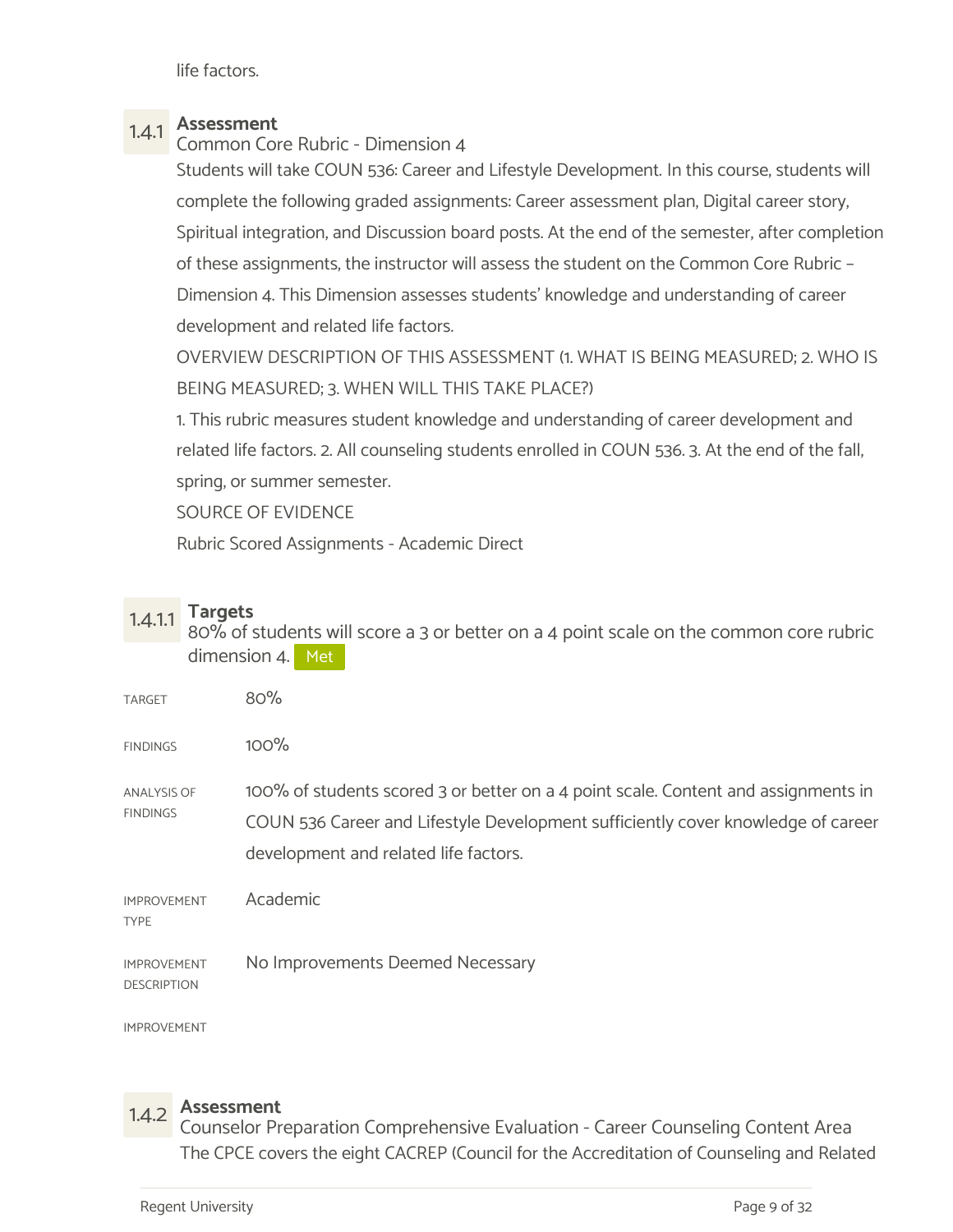Educational Programs) common-core areas that represent the foundational knowledge required of all entry-level counselor education graduates: Professional Counseling Orientation and Ethical Practice; Social and Cultural Diversity; Human Growth and Development; Career Development; Counseling and Helping Relationships; Group Counseling and Group Work; Assessment and Testing; and Research and Program Evaluation. OVERVIEW DESCRIPTION OF THIS ASSESSMENT (1. WHAT IS BEING MEASURED; 2. WHO IS BEING MEASURED; 3. WHEN WILL THIS TAKE PLACE?)

1. This test measures student competence in foundational knowledge in counseling around the 8 common-core areas identified by CACREP. For this student learning outcome, the subscore on the Career Counseling Content area will be assessed. 2. All counseling students are required to pass this exam as a requirement for graduation. 3. Counseling students will take the CPCE once they complete 30 semester hours. The test can be taken in the spring or fall. SOURCE OF EVIDENCE

Comprehensives - Academic Direct

1.4.2.1 Targets 80 percent of students will score at or higher than the established passing score on their initial attempt. Met

| <b>TARGET</b>                            | 80%                                             |
|------------------------------------------|-------------------------------------------------|
| <b>FINDINGS</b>                          | 100%                                            |
| <b>ANALYSIS OF</b><br><b>FINDINGS</b>    | 100% of students passed on their first attempt. |
| <b>IMPROVEMENT</b><br><b>TYPE</b>        | Academic                                        |
| <b>IMPROVEMENT</b><br><b>DESCRIPTION</b> | No Improvements Deemed Necessary                |
| <b>IMPROVEMENT</b>                       |                                                 |

1.5 Outcomes/Objectives<br>Knowledge in Group Development Students will demonstrate knowledge and skill in group development, dynamics, counseling theory, group counseling methods, and group work approaches.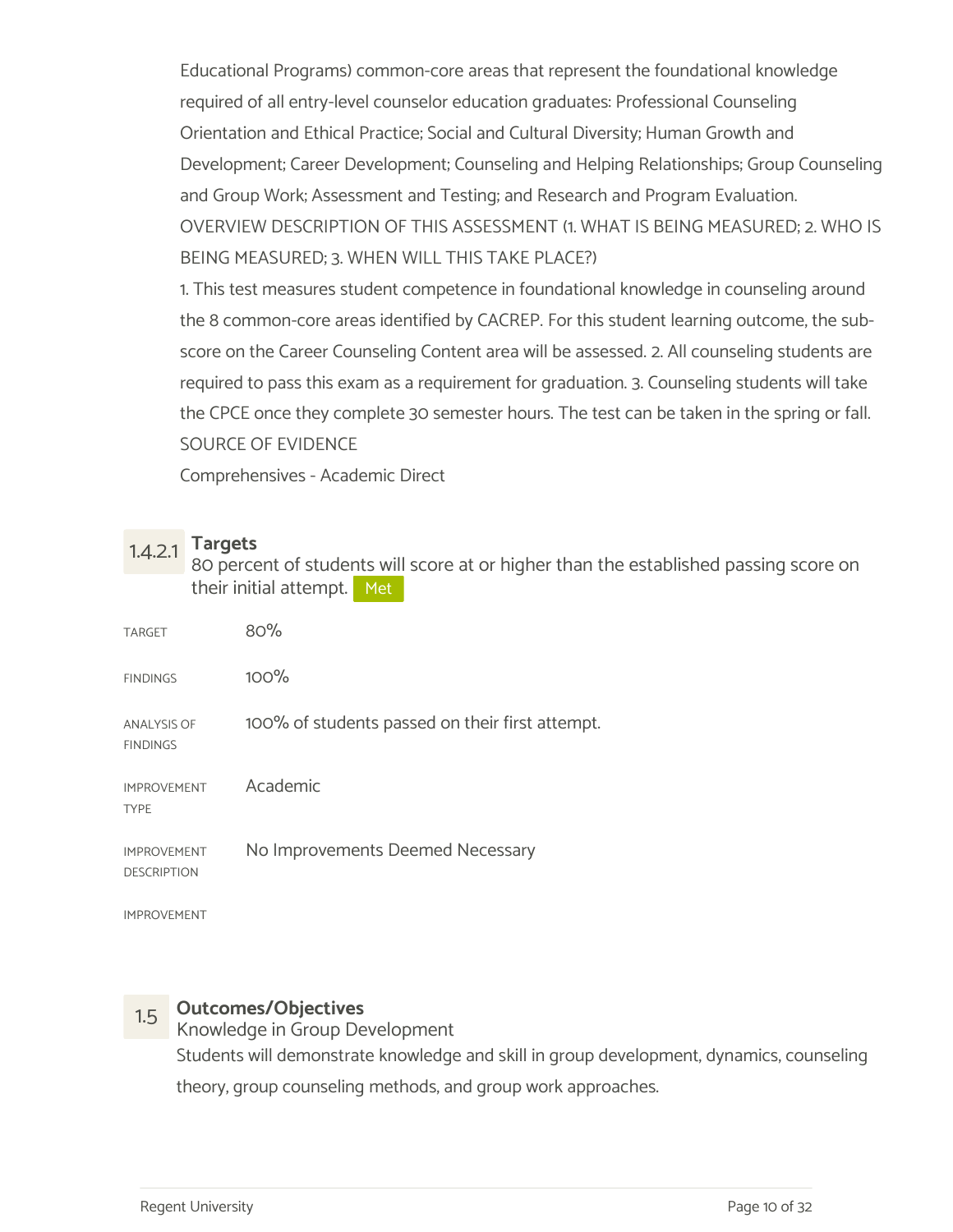1.5.1 Assessment Common Core Rubric - Dimension 5

Students will take COUN 554: Group Counseling. In this course, students will complete the following graded assignments: Group proposal project and Group residency/participation. At the end of the semester, after completion of these assignments/activities, the instructor will assess the student on the Common Core Rubric – Dimension 5. This Dimension assesses students' knowledge and understanding of group counseling, dynamics, theory, and methods. OVERVIEW DESCRIPTION OF THIS ASSESSMENT (1. WHAT IS BEING MEASURED; 2. WHO IS BEING MEASURED; 3. WHEN WILL THIS TAKE PLACE?)

1. This rubric measures student knowledge and understanding of group counseling, dynamics, theory, and methods. 2. All counseling students enrolled in COUN 554. 3. At the end of the fall or spring semester.

SOURCE OF EVIDENCE

Rubric Scored Assignments - Academic Direct

1.5.1.1 Targets 80% of students will score a 3 or better on a 4 point scale on the common core rubric dimension 5. Met

| <b>TARGET</b>                            | 80%                                                   |
|------------------------------------------|-------------------------------------------------------|
| <b>FINDINGS</b>                          | 100%                                                  |
| <b>ANALYSIS OF</b><br><b>FINDINGS</b>    | 100% of students scored 3 or higher on 4 point scale. |
| <b>IMPROVEMENT</b><br><b>TYPE</b>        | Academic                                              |
| <b>IMPROVEMENT</b><br><b>DESCRIPTION</b> | No Improvements Deemed Necessary                      |

IMPROVEMENT

1.5.2 Assessment Counselor Preparation Comprehensive Evaluation - Group Work Content Area The CPCE covers the eight CACREP (Council for the Accreditation of Counseling and Related Educational Programs) common-core areas that represent the foundational knowledge required of all entry-level counselor education graduates: Professional Counseling Orientation and Ethical Practice; Social and Cultural Diversity; Human Growth and Development; Career Development; Counseling and Helping Relationships; Group Counseling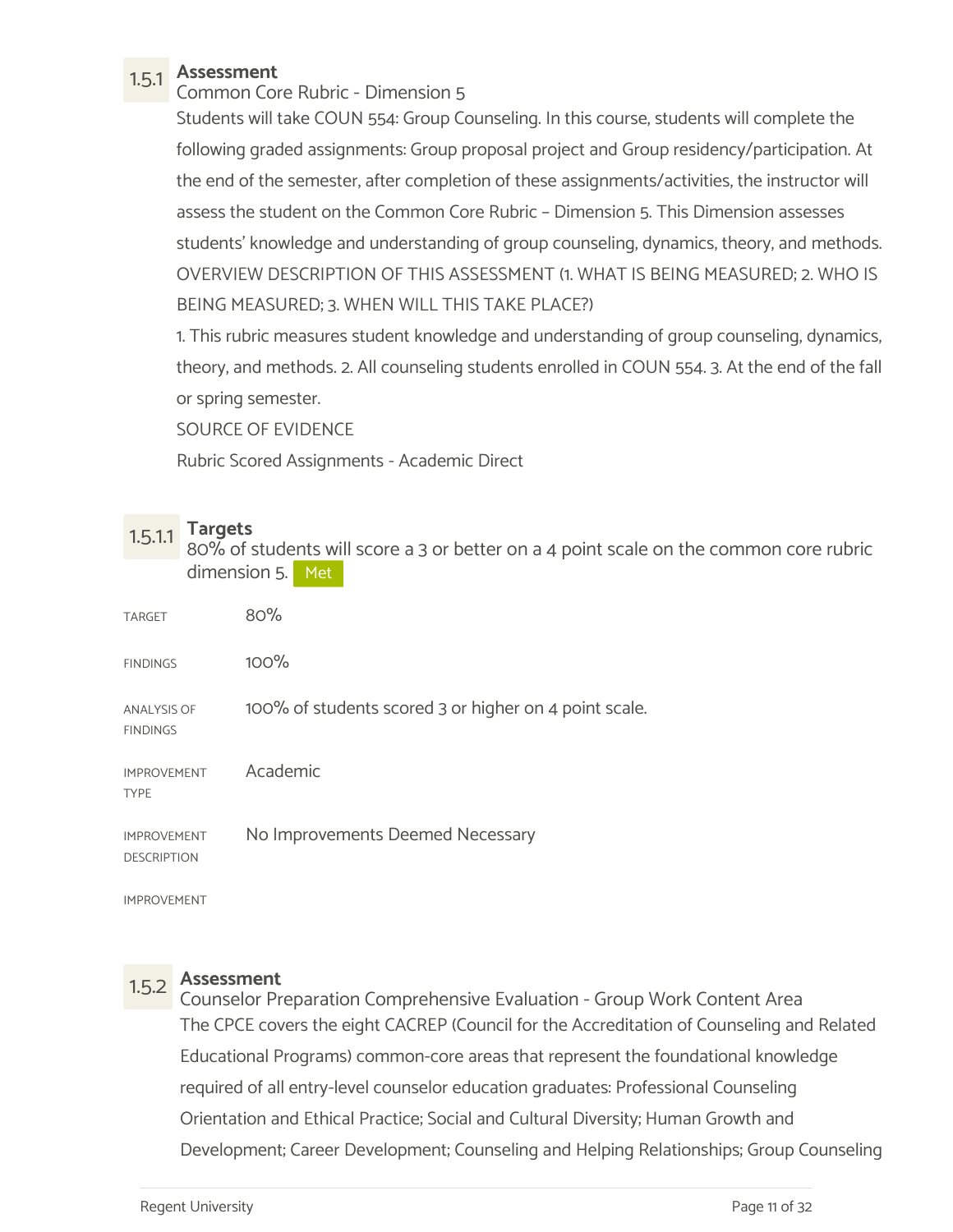and Group Work; Assessment and Testing; and Research and Program Evaluation. OVERVIEW DESCRIPTION OF THIS ASSESSMENT (1. WHAT IS BEING MEASURED; 2. WHO IS BEING MEASURED; 3. WHEN WILL THIS TAKE PLACE?)

1. This test measures student competence in foundational knowledge in counseling around the 8 common-core areas identified by CACREP. For this student learning outcome, the subscore on the Group Work Content area will be assessed. 2. All counseling students are required to pass this exam as a requirement for graduation. 3. Counseling students will take the CPCE once they complete 30 semester hours. The test can be taken in the spring or fall. SOURCE OF EVIDENCE

Comprehensives - Academic Direct

1.5.2.1 Targets 80 percent of students will score at or higher than the established passing score on their initial attempt. Met

| <b>TARGET</b>                            | 80%                                             |
|------------------------------------------|-------------------------------------------------|
| <b>FINDINGS</b>                          | 100%                                            |
| <b>ANALYSIS OF</b><br><b>FINDINGS</b>    | 100% of students passed on their first attempt. |
| <b>IMPROVEMENT</b><br><b>TYPE</b>        | Academic                                        |
| <b>IMPROVEMENT</b><br><b>DESCRIPTION</b> | No Improvements Deemed Necessary                |

IMPROVEMENT

1.6 Outcomes/Objectives Knowledge of Approaches to Assessment and Evaluation Students will demonstrate understanding and knowledge about individual and group approaches to assessment and evaluation.

| <b>Action Plan</b>   |                  |                           |               |
|----------------------|------------------|---------------------------|---------------|
| <b>Budget Source</b> | Amount<br>\$0.00 | Due<br>no due date<br>set | <b>Status</b> |
|                      |                  |                           |               |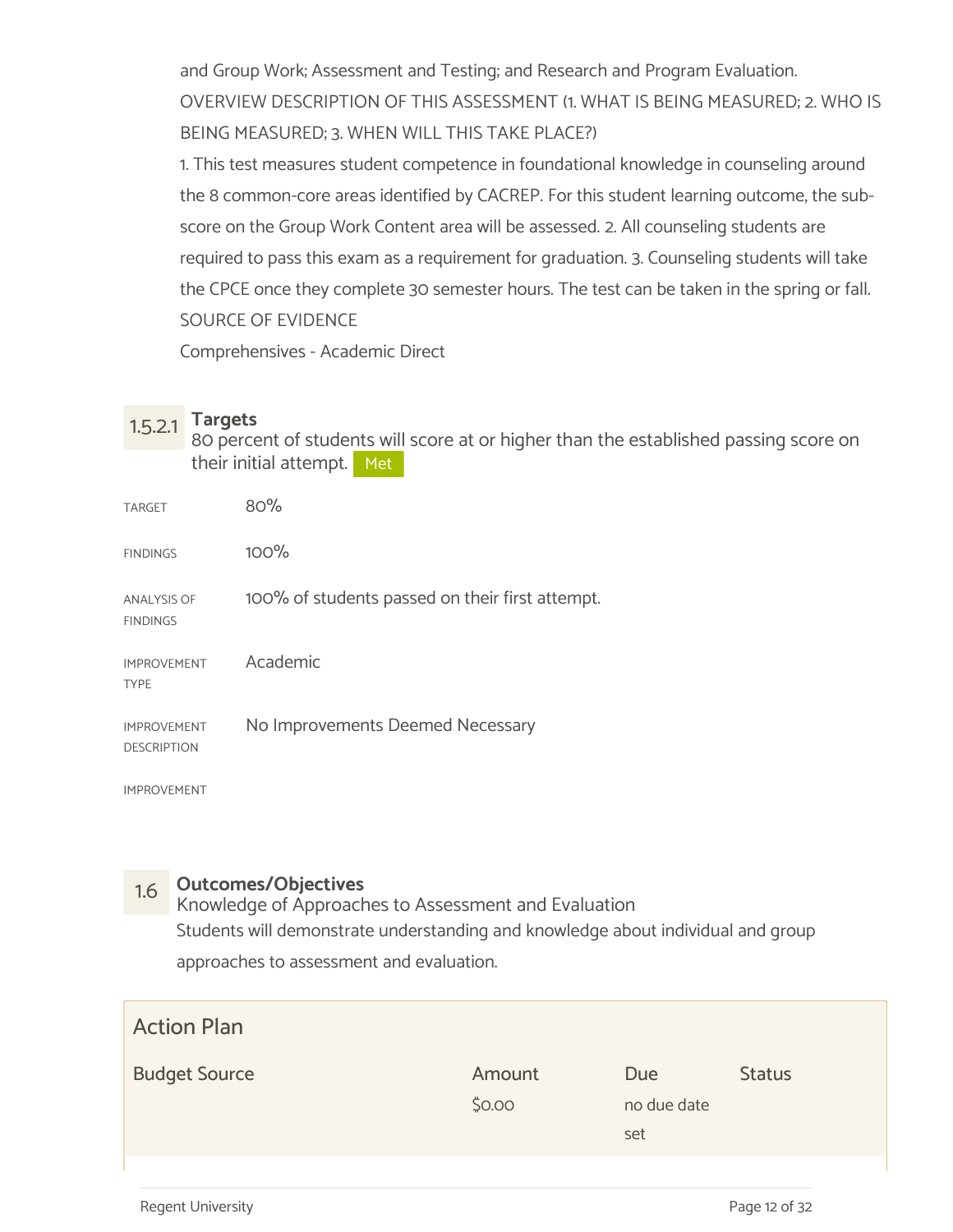| Action Item 1    | created   | Due      | Status      |
|------------------|-----------|----------|-------------|
| Curriculum Audit | 9/27/2021 | 1/1/2022 | In Progress |

1.6.1 Assessment Common Core Rubric - Dimension 6

Students will take COUN 532: Assessment. In this course, students will complete the following graded assignments: Test battery and assessments, quizzes, and final exam. At the end of the semester, after completion of these assignments, the instructor will assess the student on the Common Core Rubric – Dimension 6. This Dimension assesses students' understanding and knowledge about individual and group approaches to assessment and evaluation. OVERVIEW DESCRIPTION OF THIS ASSESSMENT (1. WHAT IS BEING MEASURED; 2. WHO IS BEING MEASURED; 3. WHEN WILL THIS TAKE PLACE?)

1. This rubric measures student understanding and knowledge about individual and group approaches to assessment and evaluation. 2. All counseling students enrolled in COUN 532. 3. At the end of the fall, spring, or summer semester.

SOURCE OF EVIDENCE

Rubric Scored Assignments - Academic Direct

1.6.1.1 Targets 80% of students will score a 3 or better on a 4 point scale on the common core rubric dimension 6. Met

| 80%                                                                                                                                             |
|-------------------------------------------------------------------------------------------------------------------------------------------------|
| 100%                                                                                                                                            |
| While 100% of school counseling students met the goal, the faculty determined that<br>a curriculum review would benefit this assessment domain. |
| Academic                                                                                                                                        |
| No Improvements Deemed Necessary                                                                                                                |
|                                                                                                                                                 |

IMPROVEMENT

1.6.2 Assessment Counselor Preparation Comprehensive Evaluation - Assessment Content Area The CPCE covers the eight CACREP (Council for the Accreditation of Counseling and Related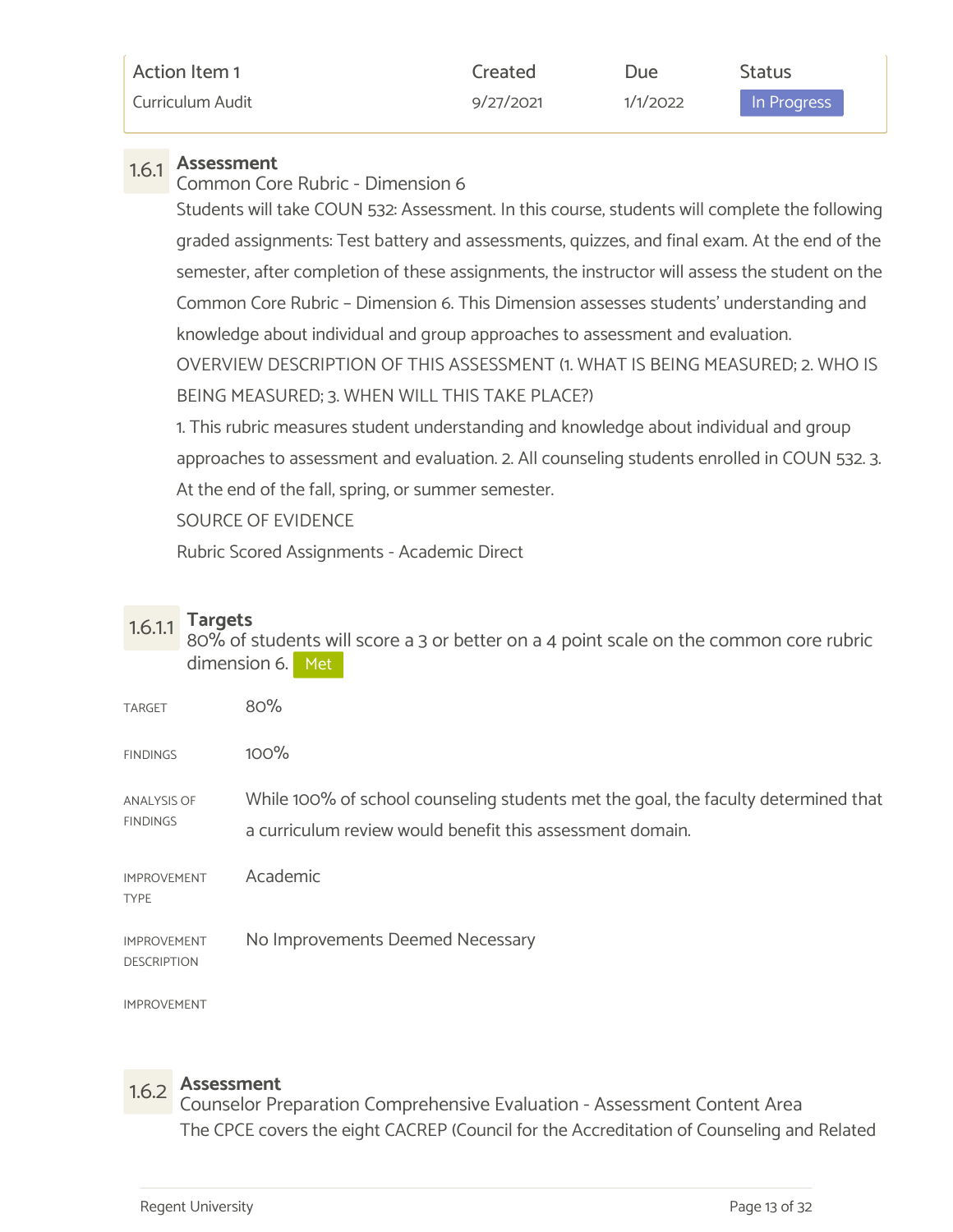Educational Programs) common-core areas that represent the foundational knowledge required of all entry-level counselor education graduates: Professional Counseling Orientation and Ethical Practice; Social and Cultural Diversity; Human Growth and Development; Career Development; Counseling and Helping Relationships; Group Counseling and Group Work; Assessment and Testing; and Research and Program Evaluation. OVERVIEW DESCRIPTION OF THIS ASSESSMENT (1. WHAT IS BEING MEASURED; 2. WHO IS BEING MEASURED; 3. WHEN WILL THIS TAKE PLACE?)

1. This test measures student competence in foundational knowledge in counseling around the 8 common-core areas identified by CACREP. For this student learning outcome, the subscore on the Assessment Content area will be assessed. 2. All counseling students are required to pass this exam as a requirement for graduation. 3. Counseling students will take the CPCE once they complete 30 semester hours. The test can be taken in the spring or fall. SOURCE OF EVIDENCE

Comprehensives - Academic Direct

1.6.2.1 Targets 80 percent of students will score at or higher than the established passing score on their initial attempt. Met

| TARGET                                   | 80%                                                                                                |
|------------------------------------------|----------------------------------------------------------------------------------------------------|
| <b>FINDINGS</b>                          | $100\%$                                                                                            |
| ANALYSIS OF<br><b>FINDINGS</b>           | 100% of students passed on their first attempt. CPCE scores are lower, though in<br>passing range. |
| <b>IMPROVEMENT</b><br><b>TYPE</b>        | Academic                                                                                           |
| <b>IMPROVEMENT</b><br><b>DESCRIPTION</b> | Curriculum audit                                                                                   |
|                                          |                                                                                                    |

IMPROVEMENT

1.7 Outcomes/Objectives Research Methods and Statistical Analysis Students will demonstrate knowledge about various research methods and, statistical analysis, needs assessments and program evaluation.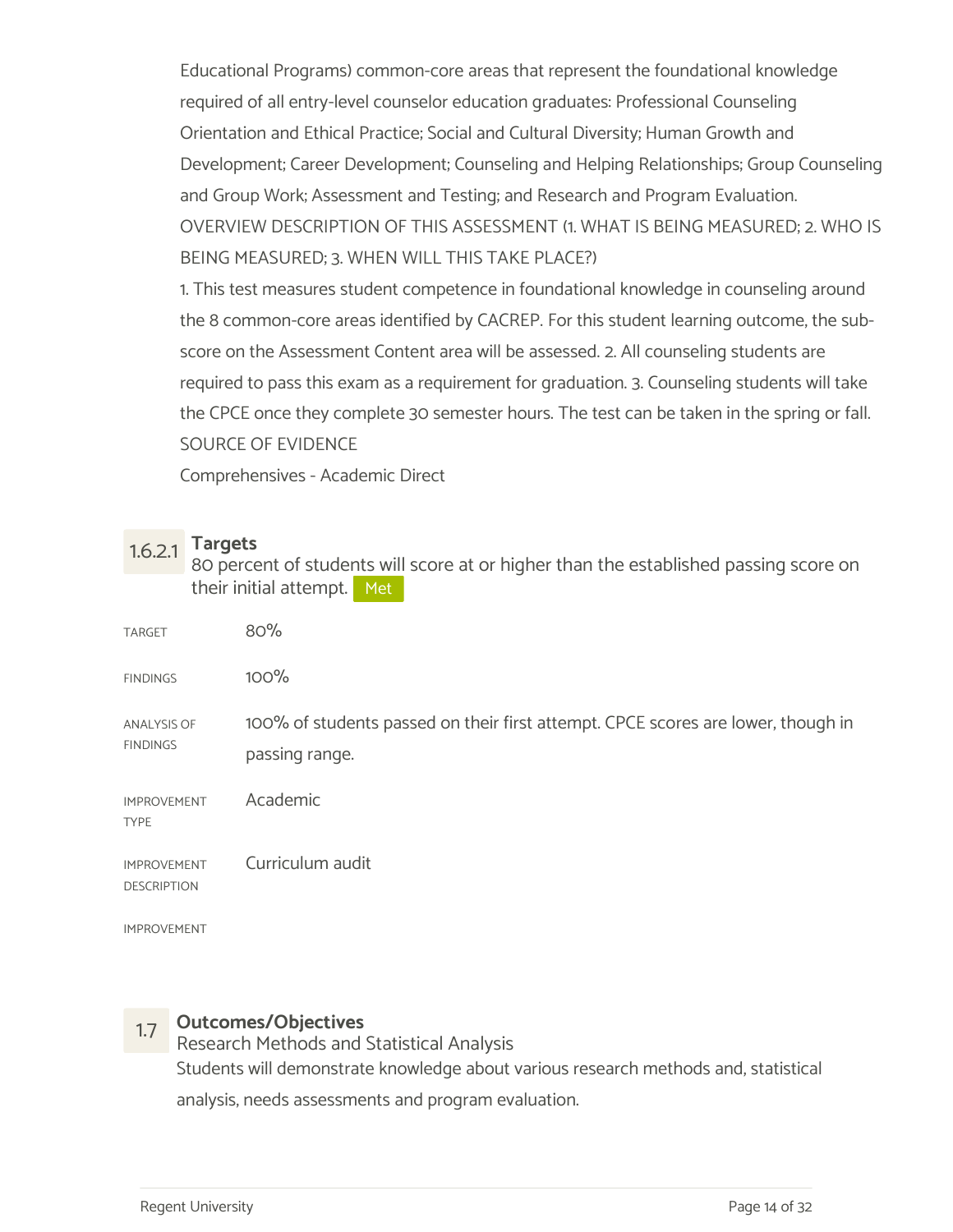1.7.1 Assessment Common Core Rubric - Dimension 7

Students will take COUN 517: Research and Statistics. In this course, students will complete the following graded assignment: Research proposal project and Final exam. At the end of the semester, after completion of these assignments, the instructor will assess the student on the Common Core Rubric – Dimension 7. This Dimension assesses students' knowledge about various research methods, statistical analysis, needs assessments, and program evaluation. OVERVIEW DESCRIPTION OF THIS ASSESSMENT (1. WHAT IS BEING MEASURED; 2. WHO IS BEING MEASURED; 3. WHEN WILL THIS TAKE PLACE?)

1. This rubric measures student knowledge about various research methods, statistical analysis, needs assessments and program evaluation. 2. All counseling students enrolled in COUN 517. 3. At the end of the fall, spring, or summer semester.

SOURCE OF EVIDENCE

Rubric Scored Assignments - Academic Direct

1.7.1.1 Targets<br>80% of students will score a 3 or better on a 4 point scale on the common core rubric dimension 7. Met

| <b>TARGET</b>                            | 80%                                                           |
|------------------------------------------|---------------------------------------------------------------|
| <b>FINDINGS</b>                          | 100%                                                          |
| <b>ANALYSIS OF</b><br><b>FINDINGS</b>    | 100% of school counseling students met or exceeded this goal. |
| <b>IMPROVEMENT</b><br><b>TYPE</b>        | Academic                                                      |
| <b>IMPROVEMENT</b><br><b>DESCRIPTION</b> | No Improvements Deemed Necessary                              |

IMPROVEMENT

1.7.2 Assessment Counselor Preparation Comprehensive Evaluation - Research and Program Evaluation Content Area The CPCE covers the eight CACREP (Council for the Accreditation of Counseling and Related Educational Programs) common-core areas that represent the foundational knowledge required of all entry-level counselor education graduates: Professional Counseling Orientation and Ethical Practice; Social and Cultural Diversity; Human Growth and Development; Career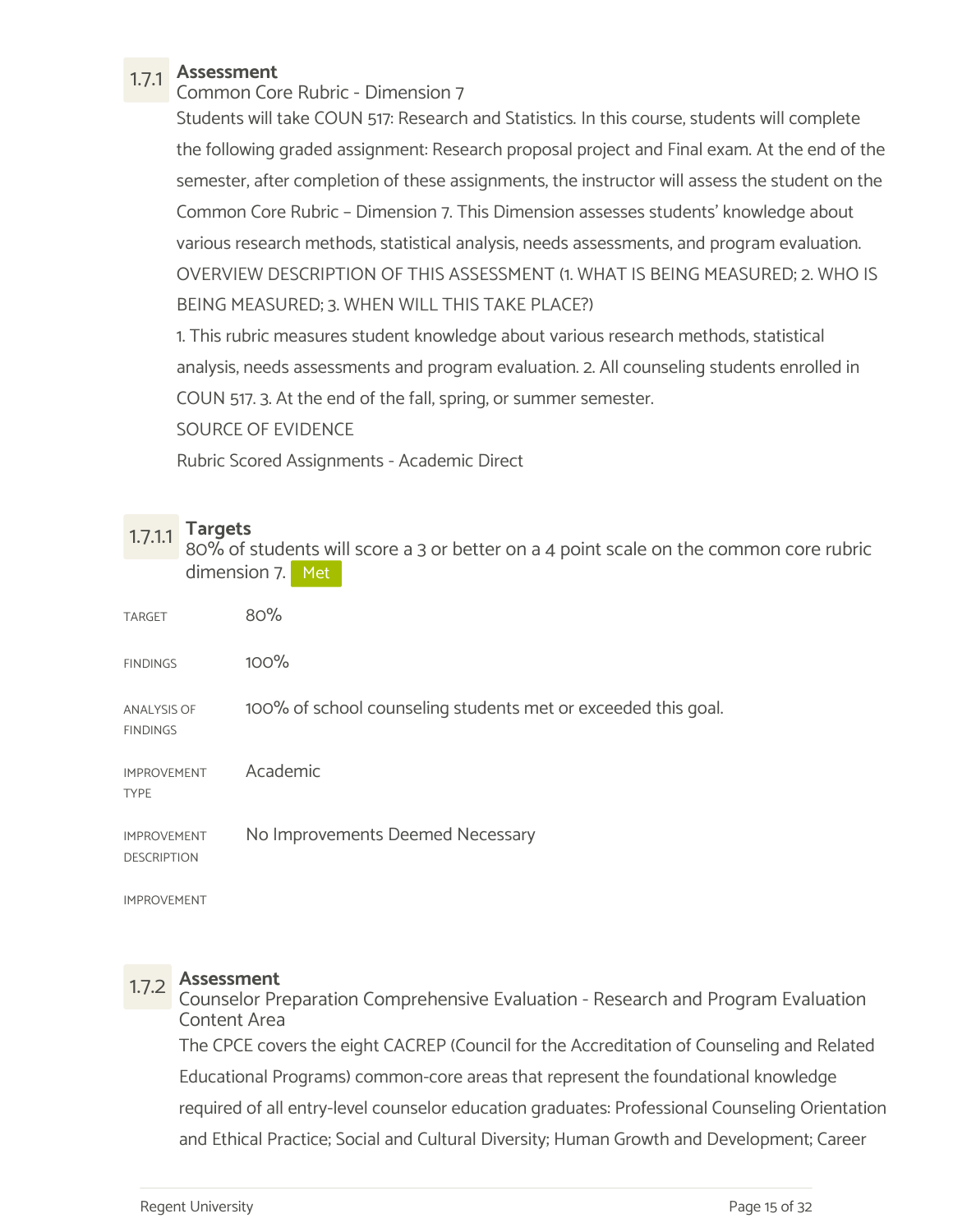Development; Counseling and Helping Relationships; Group Counseling and Group Work; Assessment and Testing; and Research and Program Evaluation.

OVERVIEW DESCRIPTION OF THIS ASSESSMENT (1. WHAT IS BEING MEASURED; 2. WHO IS BEING MEASURED; 3. WHEN WILL THIS TAKE PLACE?)

1. This test measures student competence in foundational knowledge in counseling around the 8 common-core areas identified by CACREP. For this student learning outcome, the subscore on the Research and Program Evaluation Content area will be assessed. 2. All counseling students are required to pass this exam as a requirement for graduation. 3. Counseling students will take the CPCE once they complete 30 semester hours. The test can be taken in the spring or fall.

SOURCE OF EVIDENCE

Comprehensives - Academic Direct

1.7.2.1 Targets<br>80 percent of students will score at or higher than the established passing score on their initial attempt. Met

| <b>TARGET</b>                            | 80%                                             |
|------------------------------------------|-------------------------------------------------|
| <b>FINDINGS</b>                          | 100%                                            |
| <b>ANALYSIS OF</b><br><b>FINDINGS</b>    | 100% of students passed on their first attempt. |
| <b>IMPROVEMENT</b><br><b>TYPE</b>        | Academic                                        |
| <b>IMPROVEMENT</b><br><b>DESCRIPTION</b> | No Improvements Deemed Necessary                |

IMPROVEMENT

1.8 Outcomes/Objectives<br>Counseling, Crisis Intervention, and Consultation Students will demonstrate knowledge and skill in counseling, crisis intervention, and consultation processes.

## Action Plan

Confrontation & amp; Reflection Skill building activities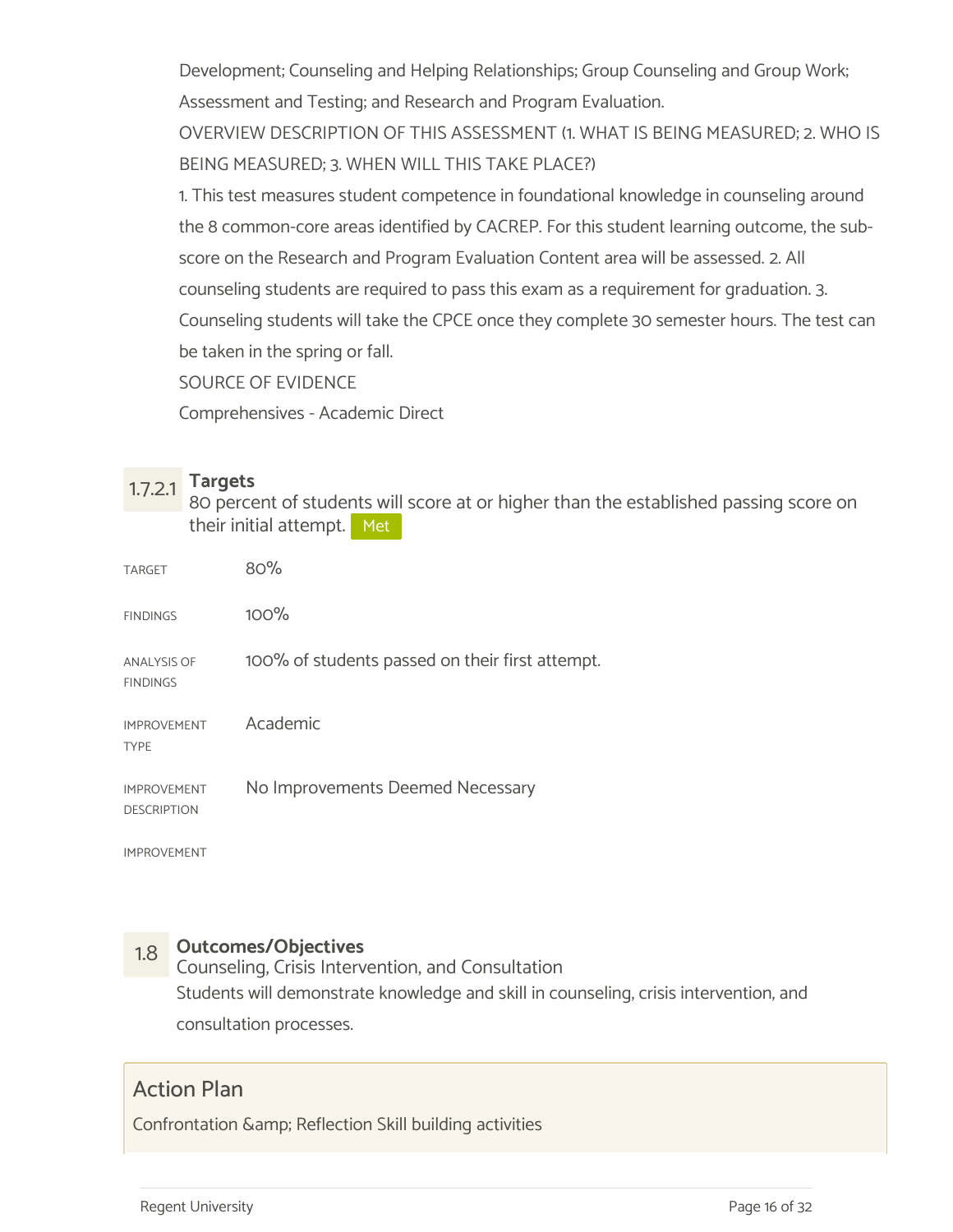| <b>Budget Source</b>                                                                                 | Amount  | Due              | <b>Status</b>                |
|------------------------------------------------------------------------------------------------------|---------|------------------|------------------------------|
|                                                                                                      | \$0.00  | 8/24/2020        | In Progress                  |
| Action Item 1<br>Improve inter-rater reliability among skills and 8/15/2020<br>practicum instructors | Created | Due<br>8/15/2022 | <b>Status</b><br>In Progress |

1.8.1 Assessment COUN 521: Counseling Competency Revised Scale Students will take COUN 521: Counseling Skills. As part of this course, students will learn, practice, and record sessions with student "clients" demonstrating basic counseling skills. These sessions are recorded and evaluated by the instructor utilizing the Counseling Competency Revised Scale (CCRS). OVERVIEW DESCRIPTION OF THIS ASSESSMENT (1. WHAT IS BEING MEASURED; 2. WHO IS BEING MEASURED; 3. WHEN WILL THIS TAKE PLACE?) 1. This assessment measures student competency in the delivery of beginning counseling skills. 2. Students are assessed on the CCRS periodically throughout the semester. Only the final score is considered for purposes of program evaluation and continuous student assessment. 3. This will take place during COUN 521: Counseling Skills. SOURCE OF EVIDENCE Clinical Evaluations, Reviews - Academic Direct

# $1.8.1.1$  Targets<br> $1.8.1.1$   $8.8\%$  of students will resolve a 3.4 or 5 across all so

|                                          | 80% of students will receive a 3, 4, or 5 across all scales on the CCRS. Met                                                                                                                                                                              |
|------------------------------------------|-----------------------------------------------------------------------------------------------------------------------------------------------------------------------------------------------------------------------------------------------------------|
| <b>TARGET</b>                            | 80%                                                                                                                                                                                                                                                       |
| <b>FINDINGS</b>                          | $100\%$                                                                                                                                                                                                                                                   |
| ANALYSIS OF<br><b>FINDINGS</b>           | 100% of school counselor students met this goal. Upon a deeper analysis of the data<br>the faculty has determined that it is necessary to implement an assignment in the<br>skills and practicum courses to increase student skills around confrontation. |
| <b>IMPROVEMENT</b><br><b>TYPE</b>        | <b>Academic Process Modifications</b>                                                                                                                                                                                                                     |
| <b>IMPROVEMENT</b><br><b>DESCRIPTION</b> | Action Plan implemented; will assess next cycle                                                                                                                                                                                                           |
| <b>IMPROVEMENT</b>                       |                                                                                                                                                                                                                                                           |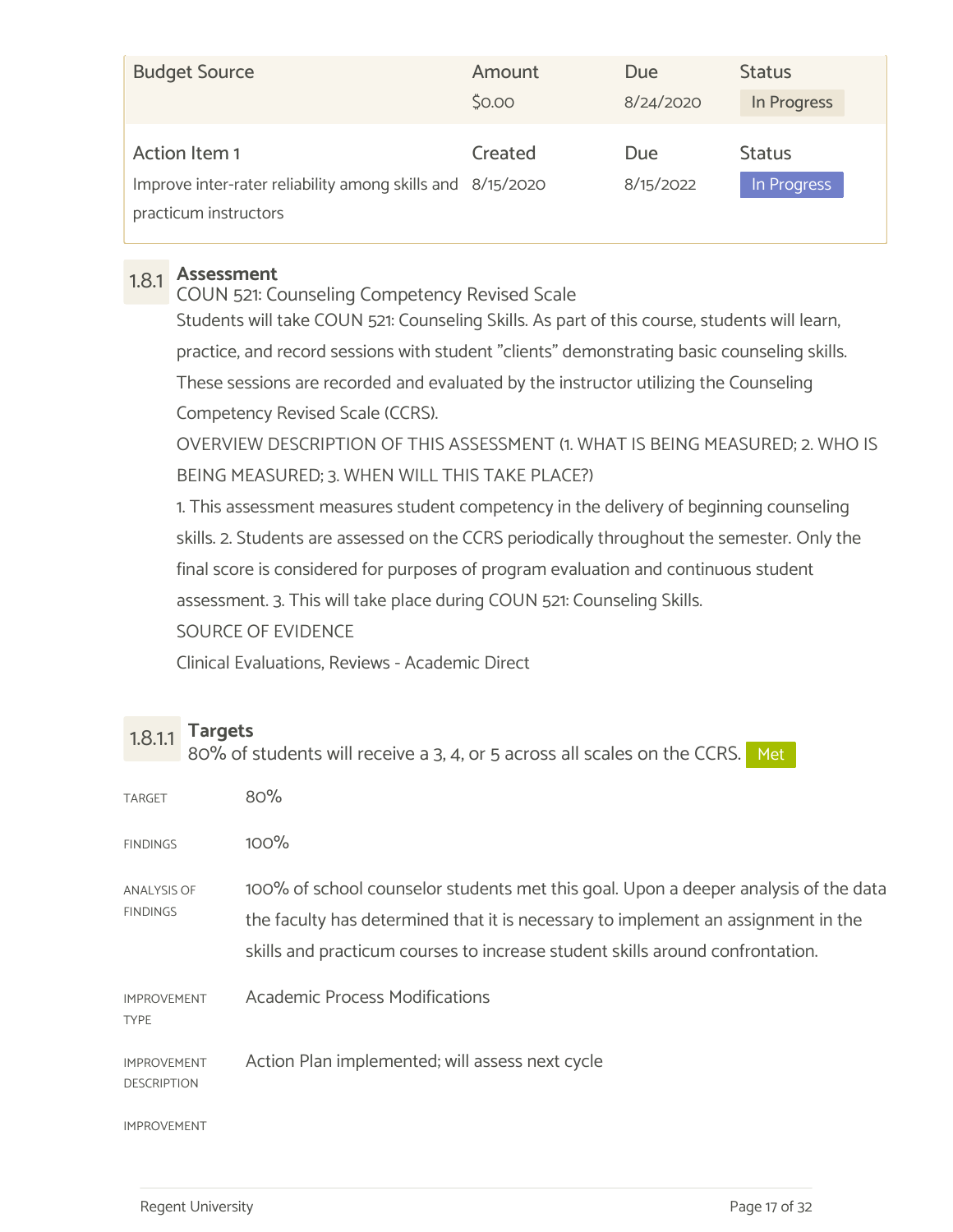1.8.2 Assessment COUN 523: Counseling Competency Revised Scale

Students will complete a 100-hour practicum in a school or community setting. Students will accrue direct and indirect hours by counseling, consultation, supervision, and observation. Additionally, students will demonstrate advanced counseling skills with a "student" client. These sessions are recorded and evaluated by the instructor utilizing the Counseling Competency Revised Scale (CCRS).

OVERVIEW DESCRIPTION OF THIS ASSESSMENT (1. WHAT IS BEING MEASURED; 2. WHO IS BEING MEASURED; 3. WHEN WILL THIS TAKE PLACE?)

1. This assessment measures student competency in the delivery of advanced counseling skills. 2. Students are assessed on the CCRS periodically throughout the semester. Only the final score is considered for purposes of program evaluation and continuous student assessment. 3. This will take place during COUN 523: Practicum and Advanced Skills. SOURCE OF EVIDENCE

Clinical Evaluations, Reviews - Academic Direct

1.8.2.1 Targets<br>1.8.2.1 Ro<sup>o</sup>/ of students will resolve a 4 er F asress all scale 80% of students will receive a 4 or 5 across all scales of the CCRS. Met net all  $\sim$ 

| <b>TARGET</b>                            | 80%                                               |
|------------------------------------------|---------------------------------------------------|
| <b>FINDINGS</b>                          | 100%                                              |
| <b>ANALYSIS OF</b><br><b>FINDINGS</b>    | 100% of school counseling students met this goal. |
| <b>IMPROVEMENT</b><br><b>TYPE</b>        | Academic                                          |
| <b>IMPROVEMENT</b><br><b>DESCRIPTION</b> | No Improvements Deemed Necessary                  |
| <b>IMPROVEMENT</b>                       |                                                   |

2 Goals<br>Paith Integration Faith Integration

To provide leadership in the integration of sound and ethical clinical practice, skills and techniques within the context of Biblically based values.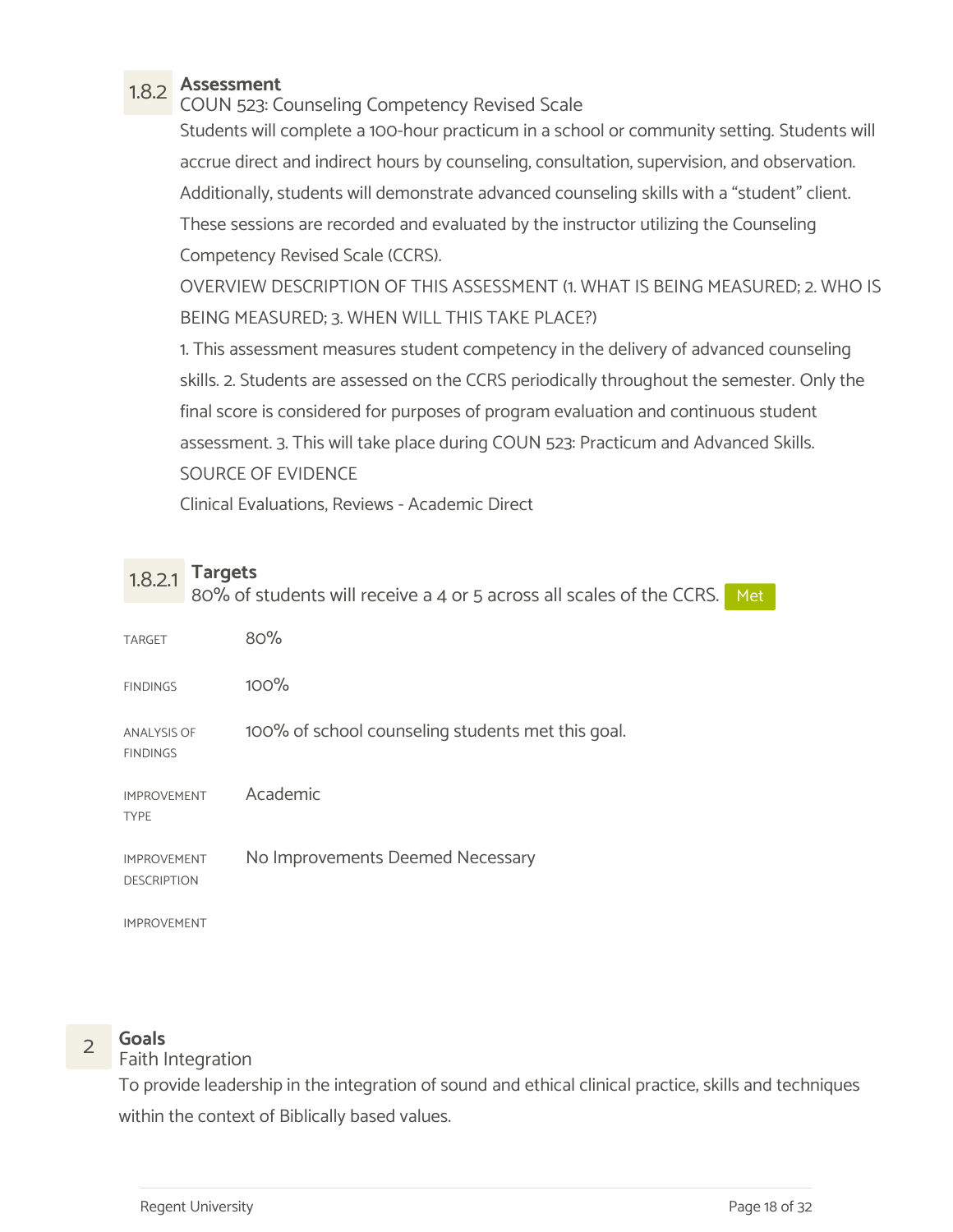## 2.1 Outcomes/Objectives

Maturity and Self-Awareness

Students will demonstrate professional maturity and self-awareness to work with faith-based issues that arise in counseling.

2.1.1 **Assessment**<br>COUN 561 Faith and Ethics Integration Journal Students will continuously reflect via a journal assignment on the integration of their faith and professional counseling ethics. This will give students the opportunity to explore and reflect upon how ethics impacts and guides the work of counselors with a Christian identity, and how it will be incorporated into practice. Students are provided with a prompt for 8 different journal entries on pre-designated weeks in blackboard.

OVERVIEW DESCRIPTION OF THIS ASSESSMENT (1. WHAT IS BEING MEASURED; 2. WHO IS BEING MEASURED; 3. WHEN WILL THIS TAKE PLACE?)

1. Students are measured on professional maturity and self-awareness to work with faithbased issues using the Faith Integration Rubric 2. All counseling students enrolled in COUN 561 Counseling Ethics. 3. Fall, Spring, and Summer semester.

SOURCE OF EVIDENCE

Written assignment - Academic Direct

2.1.1.1 Targets<br>80% of students will score 9 or higher on a 12 point scale on the Faith Integration Rubric Met

| TARGET                                   | 80%                                                                            |
|------------------------------------------|--------------------------------------------------------------------------------|
| <b>FINDINGS</b>                          | 100%                                                                           |
| <b>ANALYSIS OF</b><br><b>FINDINGS</b>    | 100% of students scored 9 or higher. This is a total of 12 out of 12 students. |
| <b>IMPROVEMENT</b><br><b>TYPE</b>        | Academic                                                                       |
| <b>IMPROVEMENT</b><br><b>DESCRIPTION</b> | No Improvements Deemed Necessary                                               |

IMPROVEMENT

# 2.1.2 Assessment

COUN 578 Creed Paper Assignment The task of this assignment is for each student to develop an individual creed. Each creed is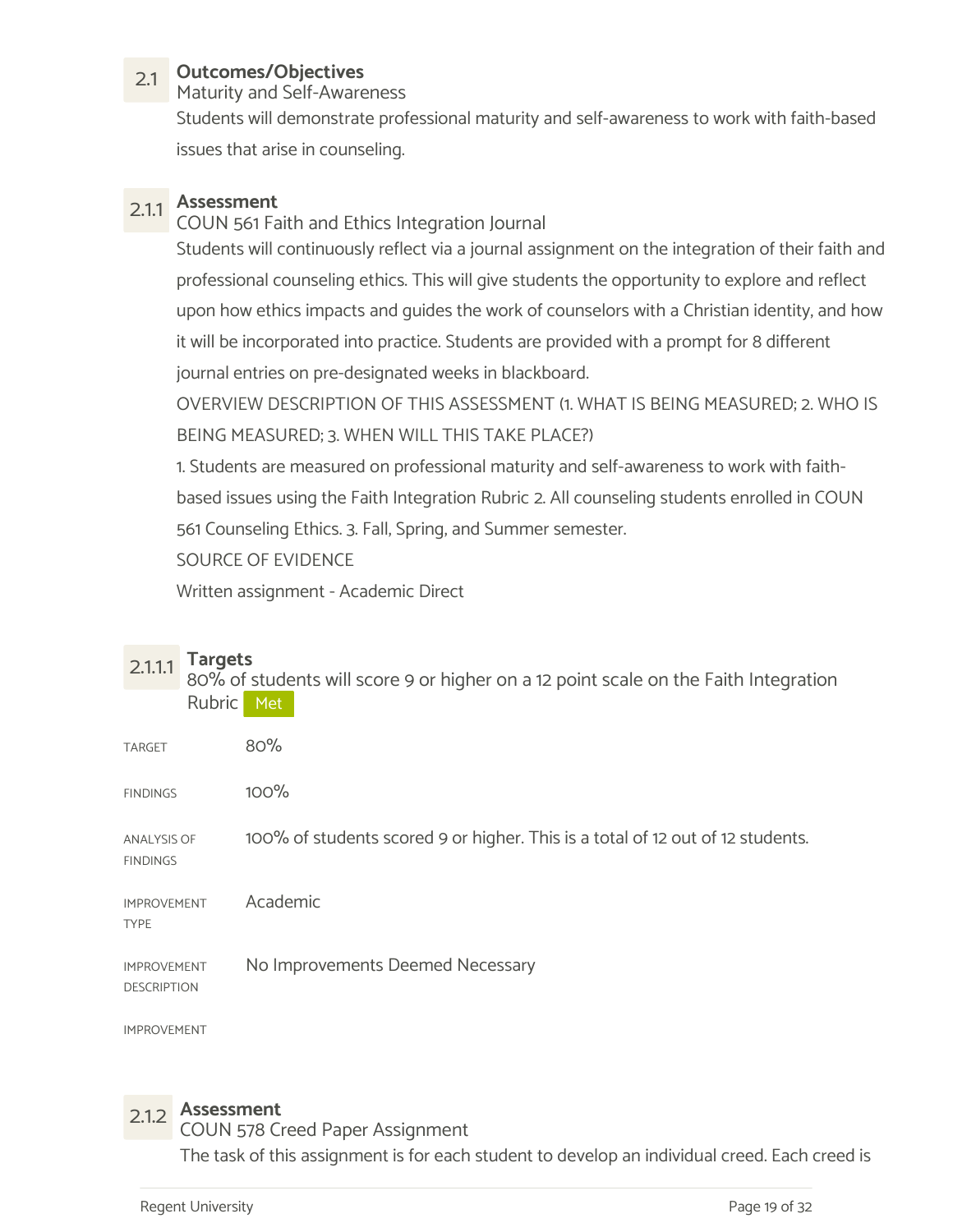to be anchored in personal understandings of God/faith and professional practice. It is expected that each creed will reflect an understanding of (a) the nature of God, (b) the nature of humankind – both the process of soul wounds and soul healing, (c) the role of faith in the healing process as related to the practice of professional counseling anchored in Christian thought and practice (d) the role that a professional care/giver plays in the process of soul healing, (e) the contribution your role as a professional counselor can make in the effort to bring healing to created souls.

OVERVIEW DESCRIPTION OF THIS ASSESSMENT (1. WHAT IS BEING MEASURED; 2. WHO IS BEING MEASURED; 3. WHEN WILL THIS TAKE PLACE?)

1. Students are measured on professional maturity and self-awareness to work with faithbased issues using the Faith Integration Rubric 2. All counseling students enrolled in COUN 578 Counseling and Christian Thought. 3. Fall, Spring, and Summer semester SOURCE OF EVIDENCE

Written assignment - Academic Direct

2.1.2.1 Targets<br>90% of students will score 9 or higher on a 12 point scale on the Faith Integration Rubric Met

| <b>TARGET</b>                            | 90%                                  |
|------------------------------------------|--------------------------------------|
| <b>FINDINGS</b>                          | 100%                                 |
| <b>ANALYSIS OF</b><br><b>FINDINGS</b>    | 100% of students scored 9 or higher. |
| <b>IMPROVEMENT</b><br><b>TYPE</b>        | Academic                             |
| <b>IMPROVEMENT</b><br><b>DESCRIPTION</b> | No Improvements Deemed Necessary     |
| <b>IMPROVEMENT</b>                       |                                      |

2.2 Outcomes/Objectives Incorporation of Spiritual/Religious Counseling Strategies/Techniques Students will demonstrate knowledge and skills to incorporate explicit and implicit spiritual/religious counseling strategies and techniques consistent with the values and ethical principles of the profession.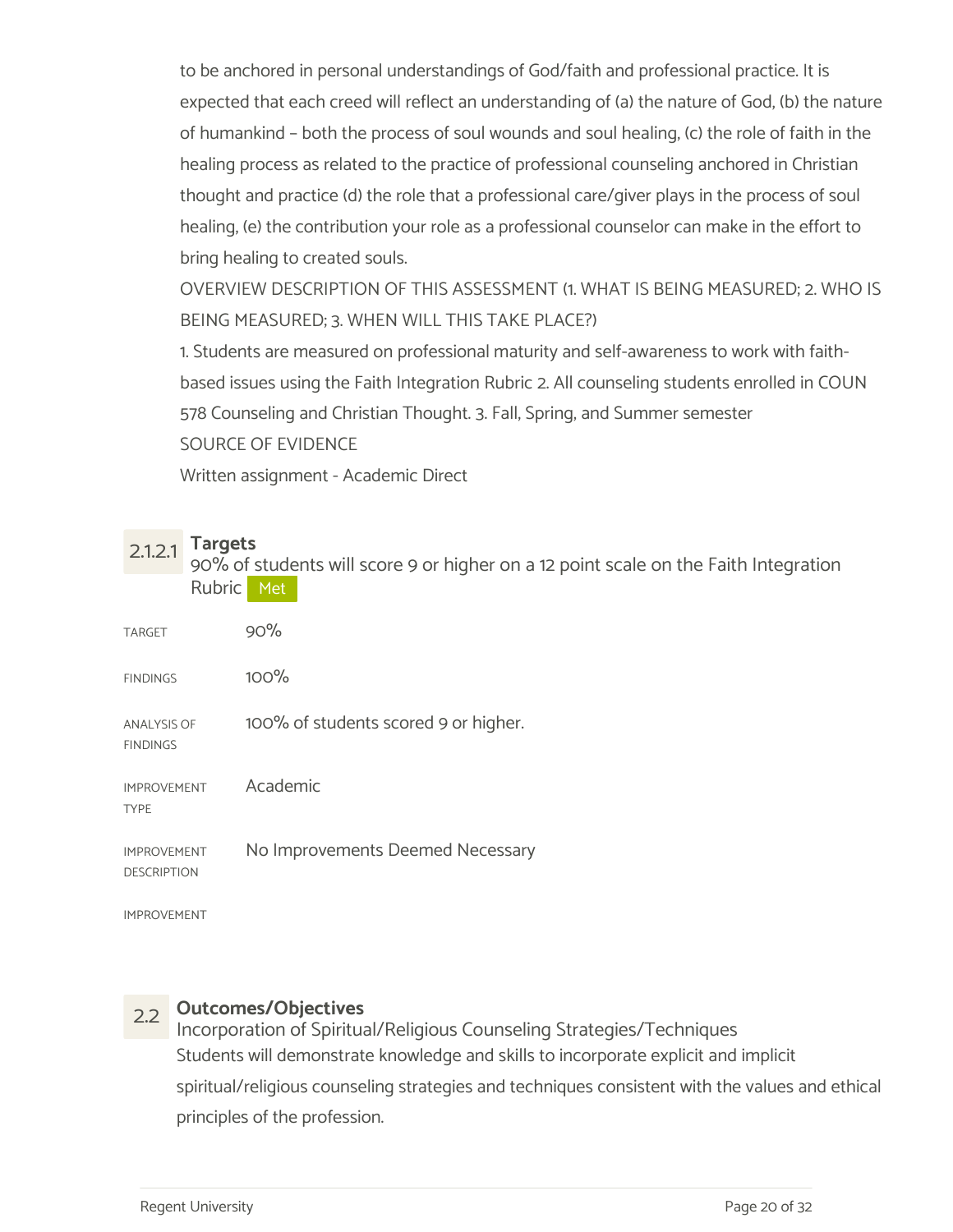2.2.1 **Assessment**<br>COUN 561 Faith and Ethics Integration Journal Students will continuously reflect via a journal assignment on the integration of their faith and professional counseling ethics. This will give students the opportunity to explore and reflect upon how ethics impacts and guides the work of counselors with a Christian identity, and how it will be incorporated into practice. Students are provided with a prompt for 8 different journal entries on pre-designated weeks in blackboard.

OVERVIEW DESCRIPTION OF THIS ASSESSMENT (1. WHAT IS BEING MEASURED; 2. WHO IS BEING MEASURED; 3. WHEN WILL THIS TAKE PLACE?)

1. Students are measured on professional maturity and self-awareness to work with faithbased issues using the Faith Integration Rubric 2. All counseling students enrolled in COUN 561 Counseling Ethics. 3. Fall, Spring, and Summer semester.

SOURCE OF EVIDENCE

Written assignment - Academic Direct

2.2.1.1 Targets<br>80% of students will score 9 or higher on a 12 point scale on the Faith Integration Rubric Met

| <b>TARGET</b>                            | 80%                                                                          |
|------------------------------------------|------------------------------------------------------------------------------|
| <b>FINDINGS</b>                          | $100\%$                                                                      |
| <b>ANALYSIS OF</b><br><b>FINDINGS</b>    | 100% of students scored 9 or higher. This is a total of 8 out of 9 students. |
| <b>IMPROVEMENT</b><br><b>TYPE</b>        | Academic                                                                     |
| <b>IMPROVEMENT</b><br><b>DESCRIPTION</b> | No Improvements Deemed Necessary                                             |

IMPROVEMENT

# 2.2.2 Assessment

COUN 578 Creed Paper Assignment

The task of this assignment is for each student to develop an individual creed. Each creed is to be anchored in personal understandings of God/faith and professional practice. It is expected that each creed will reflect an understanding of (a) the nature of God, (b) the nature of humankind – both the process of soul wounds and soul healing, (c) the role of faith in the healing process as related to the practice of professional counseling anchored in Christian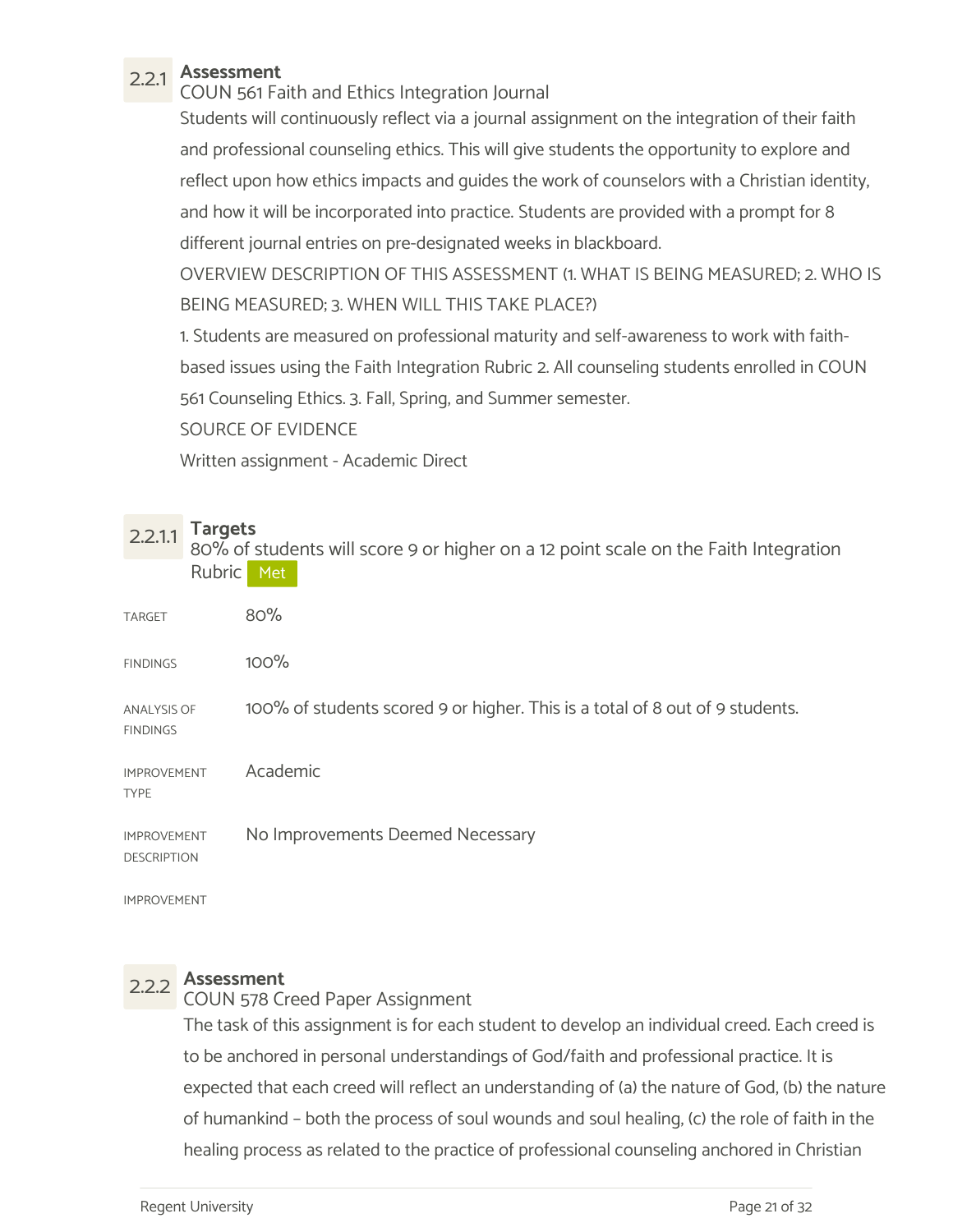thought and practice (d) the role that a professional care/giver plays in the process of soul healing, (e) the contribution your role as a professional counselor can make in the effort to bring healing to created souls.

OVERVIEW DESCRIPTION OF THIS ASSESSMENT (1. WHAT IS BEING MEASURED; 2. WHO IS BEING MEASURED; 3. WHEN WILL THIS TAKE PLACE?)

1. Students are measured on professional maturity and self-awareness to work with faithbased issues using the Faith Integration Rubric 2. All counseling students enrolled in COUN 578 Counseling and Christian Thought. 3. Fall, Spring, and Summer semester.

SOURCE OF EVIDENCE

Written assignment - Academic Direct

# 2.2.2.1 Targets<br>90% of students will score 9 or higher on a 12 point scale on the Faith Integration

Rubric Met

| <b>TARGET</b>                            | 90%                                  |
|------------------------------------------|--------------------------------------|
| <b>FINDINGS</b>                          | 100%                                 |
| <b>ANALYSIS OF</b><br><b>FINDINGS</b>    | 100% of students scored 9 or higher. |
| <b>IMPROVEMENT</b><br><b>TYPE</b>        | Academic                             |
| <b>IMPROVEMENT</b><br><b>DESCRIPTION</b> | No Improvements Deemed Necessary     |

IMPROVEMENT

# 3 Goals<br>
Sompetent Students

The M.A. School Counseling program will graduate students who demonstrate proficient knowledge and skills in working with individuals and group from a multicultural and pluralistic society in mental health service modalities.

3.1 Outcomes/Objectives Comprehensive School Counseling Program Students will design and implement a data-informed comprehensive school counseling program that promotes academic, career, and social/emotional development of all P-12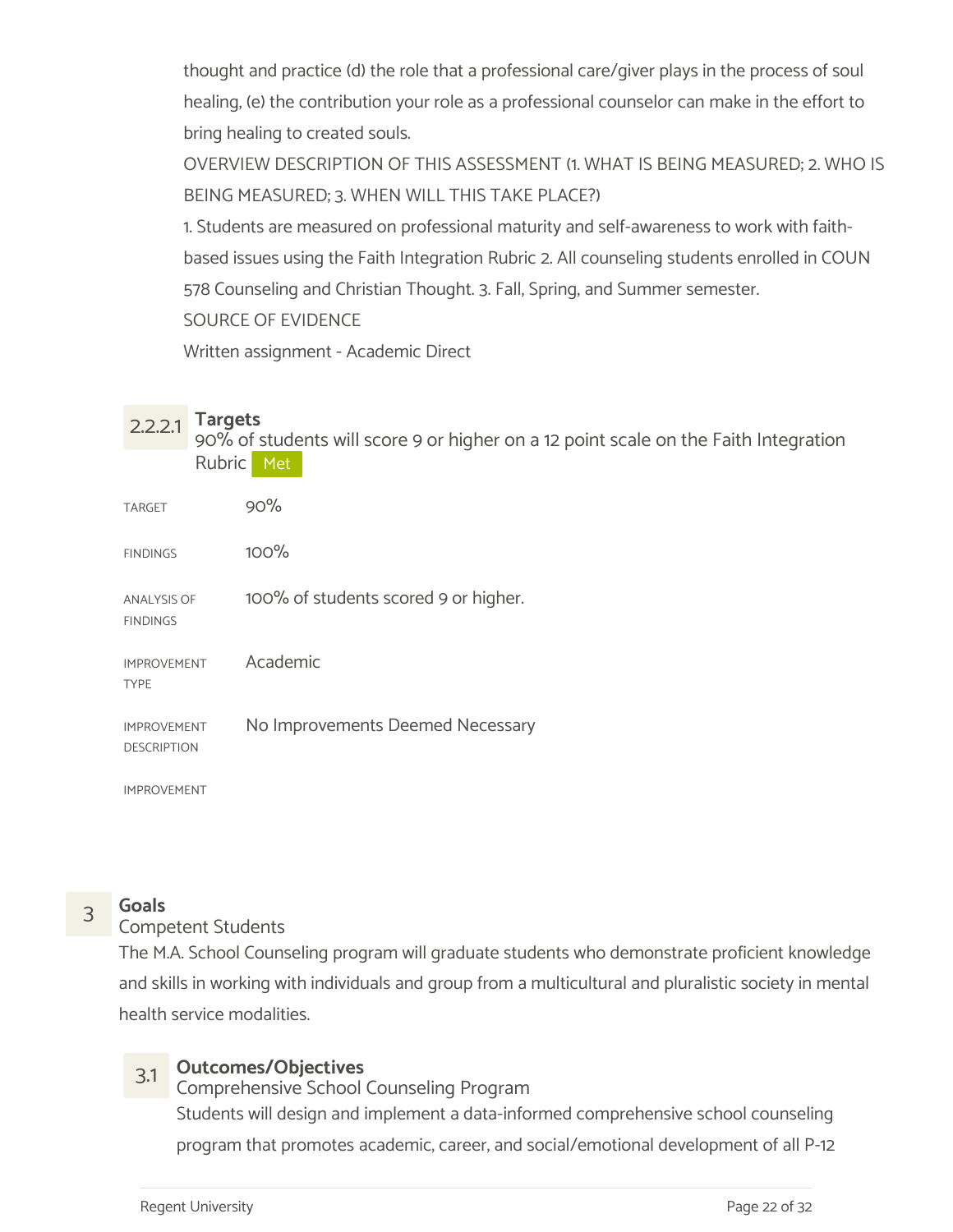students.

3.1.1 Assessment<br>School Counseling Rubric

School counseling students are required to take COUN 519: School Counseling Program Development and Evaluation. As part of this course, students develop a comprehensive school counseling program. For this assignment, students utilize data to develop school counseling services and interventions based on the American School Counselor Association (ASCA) National Model. Students are then assessed using the School Counseling Rubric. OVERVIEW DESCRIPTION OF THIS ASSESSMENT (1. WHAT IS BEING MEASURED; 2. WHO IS BEING MEASURED; 3. WHEN WILL THIS TAKE PLACE?)

1. The School Counseling Rubric measures school counseling students' knowledge and understanding of the responsibilities, roles, and functions of school counselors and their ability to engage in data informed assessment to develop and deliver services that support academic, career, and social/emotional development of P-12 students. 2. All School Counseling students in COUN 519: Principles of School Counseling 3. This will take place every fall for students enrolled in COUN 519. This course is generally taken in the 2nd or 3rd year of study.

SOURCE OF EVIDENCE

Project - Academic Direct

3.1.1.1 Targets<br>90% of school counseling students will score a 9 or higher on the school counseling rubric. Met

| <b>TARGET</b>                            | 90%                                  |
|------------------------------------------|--------------------------------------|
| <b>FINDINGS</b>                          | 100%                                 |
| <b>ANALYSIS OF</b><br><b>FINDINGS</b>    | 100% of students scored 9 or higher. |
| <b>IMPROVEMENT</b><br><b>TYPE</b>        | Academic                             |
| <b>IMPROVEMENT</b><br><b>DESCRIPTION</b> | No Improvements Deemed Necessary     |
| <b>IMPROVEMENT</b>                       | None                                 |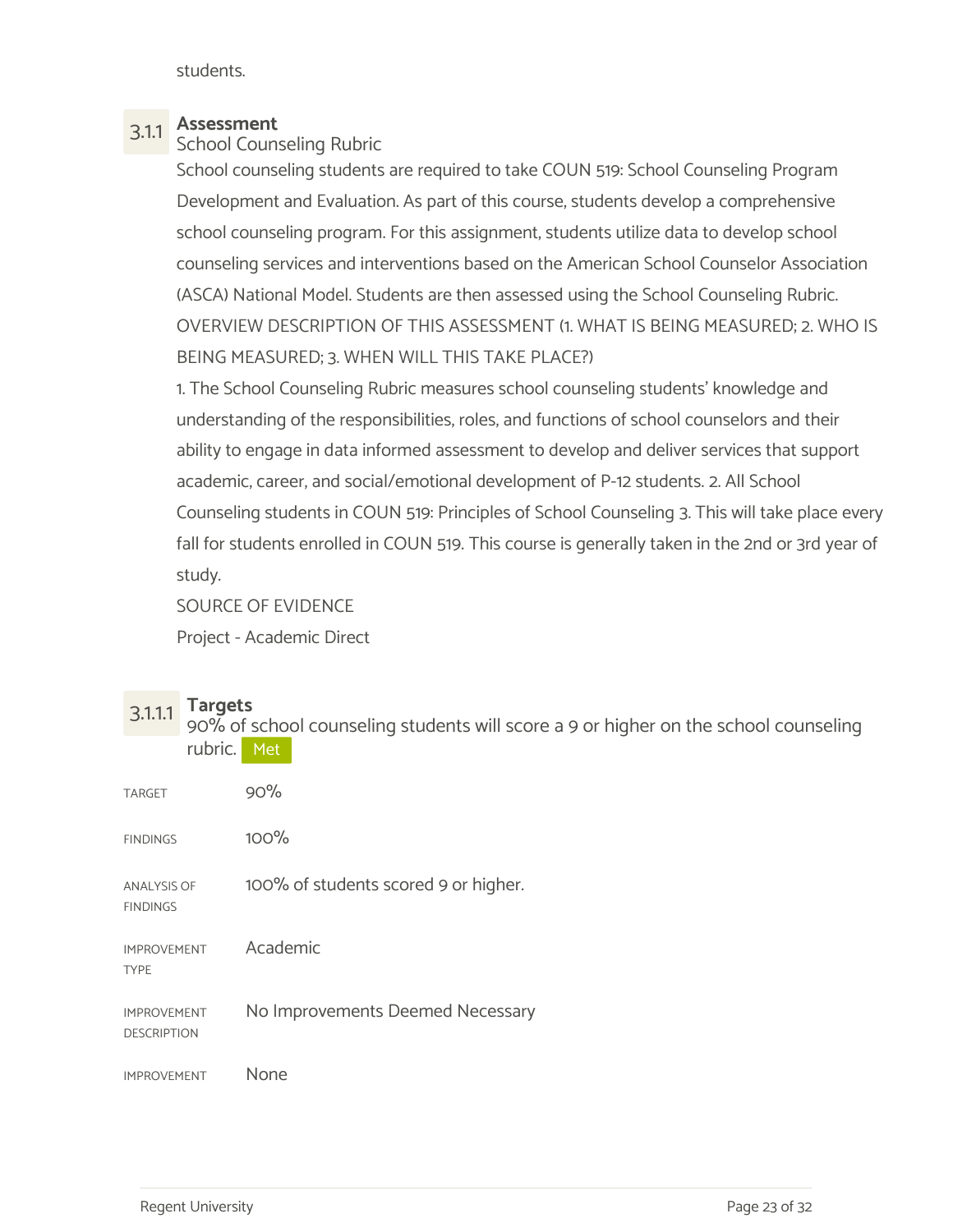3.1.2 Assessment COUN 594 Site Supervisor Evalution of Intern Students will complete a 600-hour school counseling internship at a private or public school. As part of this internship, students provide direct school counseling services (including individual counseling, small group counseling, classroom guidance, referrals and consultations, and school-wide activities) under the supervision of a qualified licensed/certified school counselor. The Site Supervisor Evaluation of Intern Form allows the school counselor site supervisor to assess the competence of counseling interns in the areas of personal and professional responsibilities, supervision, and counseling skills. OVERVIEW DESCRIPTION OF THIS ASSESSMENT (1. WHAT IS BEING MEASURED; 2. WHO IS BEING MEASURED; 3. WHEN WILL THIS TAKE PLACE?)

1. This assessment measures school counseling student's skill development in the facilitation of data-informed school counseling program. 2. School counseling interns are assessed at the mid and final point of each semester of internship. 3. School counseling interns are assessed at the mid and final point of each semester of internship.

SOURCE OF EVIDENCE

Clinical Evaluations, Reviews - Academic Direct

3.1.2.1 Targets 90% of school counseling interns will receive an overall score of 5 or higher on a 9 point scale. Met

| <b>TARGET</b>                            | 90%                                                                           |
|------------------------------------------|-------------------------------------------------------------------------------|
| <b>FINDINGS</b>                          | 100%                                                                          |
| <b>ANALYSIS OF</b><br><b>FINDINGS</b>    | 100% of students received an overall score of 5 or higher on a 9-point scale. |
| <b>IMPROVEMENT</b><br><b>TYPE</b>        | Academic                                                                      |
| <b>IMPROVEMENT</b><br><b>DESCRIPTION</b> | No Improvements Deemed Necessary                                              |

IMPROVEMENT

# 3.2 Outcomes/Objectives

P-12 Students

Students will identify and evaluate the academic, career, and social/emotional development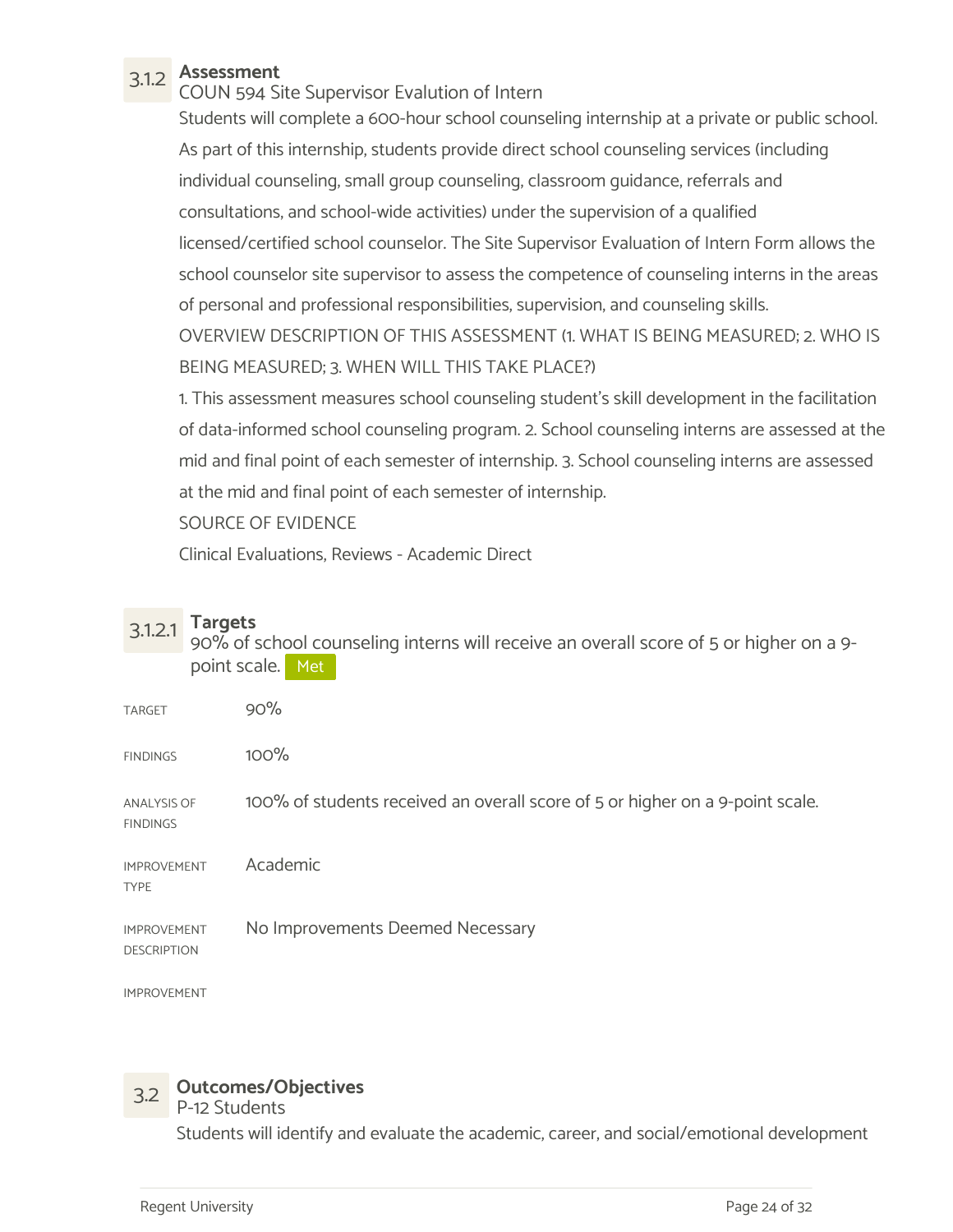of all P-12 students and develop interventions to address those needs.

# 3.2.1 Assessment School Counseling Rubric

School counseling students are required to take COUN 516: Principles of School Counseling. As part of this course, students complete an Information Interview assignment and a Needs Assessment. For the Informational Interview, students must interview a school counselor and other key school counseling stakeholders and synthesize these interviews into a paper detailing their understanding of the roles, responsibilities, and expectations of a Professional School Counselor. For the Needs Assessment assignment, students analyze real school data, develop a needs assessment, and design data-driven school counseling services. Students are then assessed using the School Counseling Rubric.

OVERVIEW DESCRIPTION OF THIS ASSESSMENT (1. WHAT IS BEING MEASURED; 2. WHO IS BEING MEASURED; 3. WHEN WILL THIS TAKE PLACE?)

1. The School Counseling Rubric measures school counseling students' knowledge and understanding of the responsibilities, roles, and functions of school counselors and their ability to engage in data informed assessment to develop and deliver services that support academic, career, and social/emotional development of P-12 students. 2. All School Counseling students in COUN 516: Principles of School Counseling 3. This will take place every summer for students enrolled in COUN 516. Student generally take this course in there 2nd or 3rd semester and as a pre/co-requisite for practicum and COUN 519: School Counseling Program Development and Evaluation.

SOURCE OF EVIDENCE

Rubric Scored Assignments - Academic Direct

3.2.1.1 Targets 90% of school counseling students will receive a 9 or higher on the school counseling rubric. Met

| <b>TARGET</b>                            | 90%                                  |
|------------------------------------------|--------------------------------------|
| <b>FINDINGS</b>                          | 100%                                 |
| <b>ANALYSIS OF</b><br><b>FINDINGS</b>    | 100% of students scored 9 or higher. |
| <b>IMPROVEMENT</b><br><b>TYPE</b>        | Academic                             |
| <b>IMPROVEMENT</b><br><b>DESCRIPTION</b> | No Improvements Deemed Necessary     |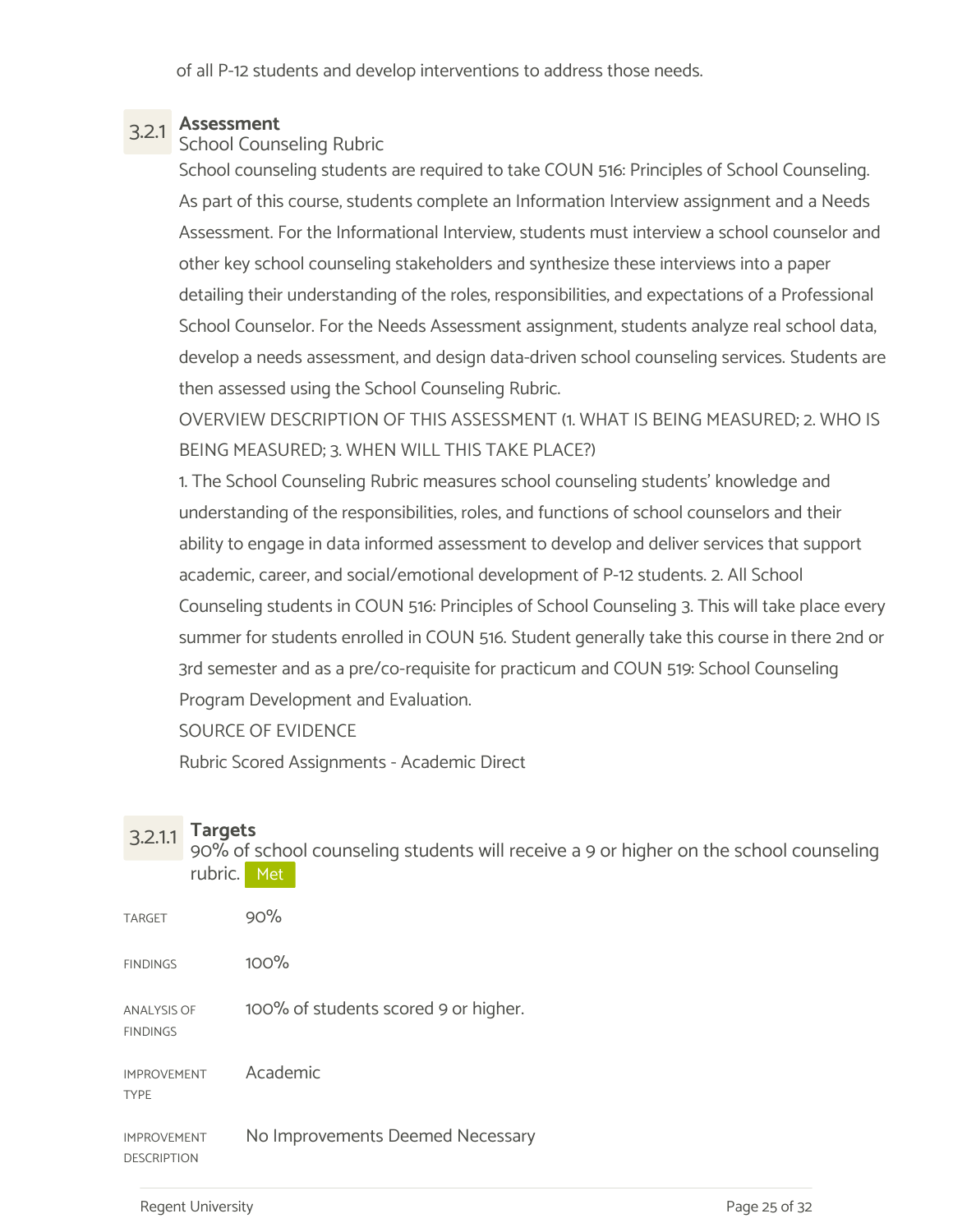3.2.2 Assessment COUN 594 Site Supervisor Evalution of Intern

Students will complete a 600-hour school counseling internship at a private or public school. As part of this internship, students provide direct school counseling services (including individual counseling, small group counseling, classroom guidance, referrals and consultations, and school-wide activities) under the supervision of a qualified licensed/certified school counselor. The Site Supervisor Evaluation of Intern Form allows the school counselor site supervisor to assess the competence of counseling interns in the areas of personal and professional responsibilities, supervision, and counseling skills. OVERVIEW DESCRIPTION OF THIS ASSESSMENT (1. WHAT IS BEING MEASURED; 2. WHO IS BEING MEASURED; 3. WHEN WILL THIS TAKE PLACE?)

1. This assessment measures school counseling interns' ability to plan and implement appropriate interventions for P-12 students.. 2. School counseling interns are assessed at the mid and final point of each semester of internship. 3. School counseling interns are assessed at the mid and final point of each semester of internship.

SOURCE OF EVIDENCE

Clinical Evaluations, Reviews - Academic Direct

| $3.2.2.1$ Targets<br>90% of school counseling interns will receive an overall score of 5 or higher on a 9- |
|------------------------------------------------------------------------------------------------------------|
| point scale. Met                                                                                           |

| <b>TARGET</b>                            | 90%                                                                           |
|------------------------------------------|-------------------------------------------------------------------------------|
| <b>FINDINGS</b>                          | 100%                                                                          |
| <b>ANALYSIS OF</b><br><b>FINDINGS</b>    | 100% of students received an overall score of 5 or higher on a 9-point scale. |
| <b>IMPROVEMENT</b><br><b>TYPE</b>        | Academic                                                                      |
| <b>IMPROVEMENT</b><br><b>DESCRIPTION</b> | No Improvements Deemed Necessary                                              |
| <b>IMPROVEMENT</b>                       |                                                                               |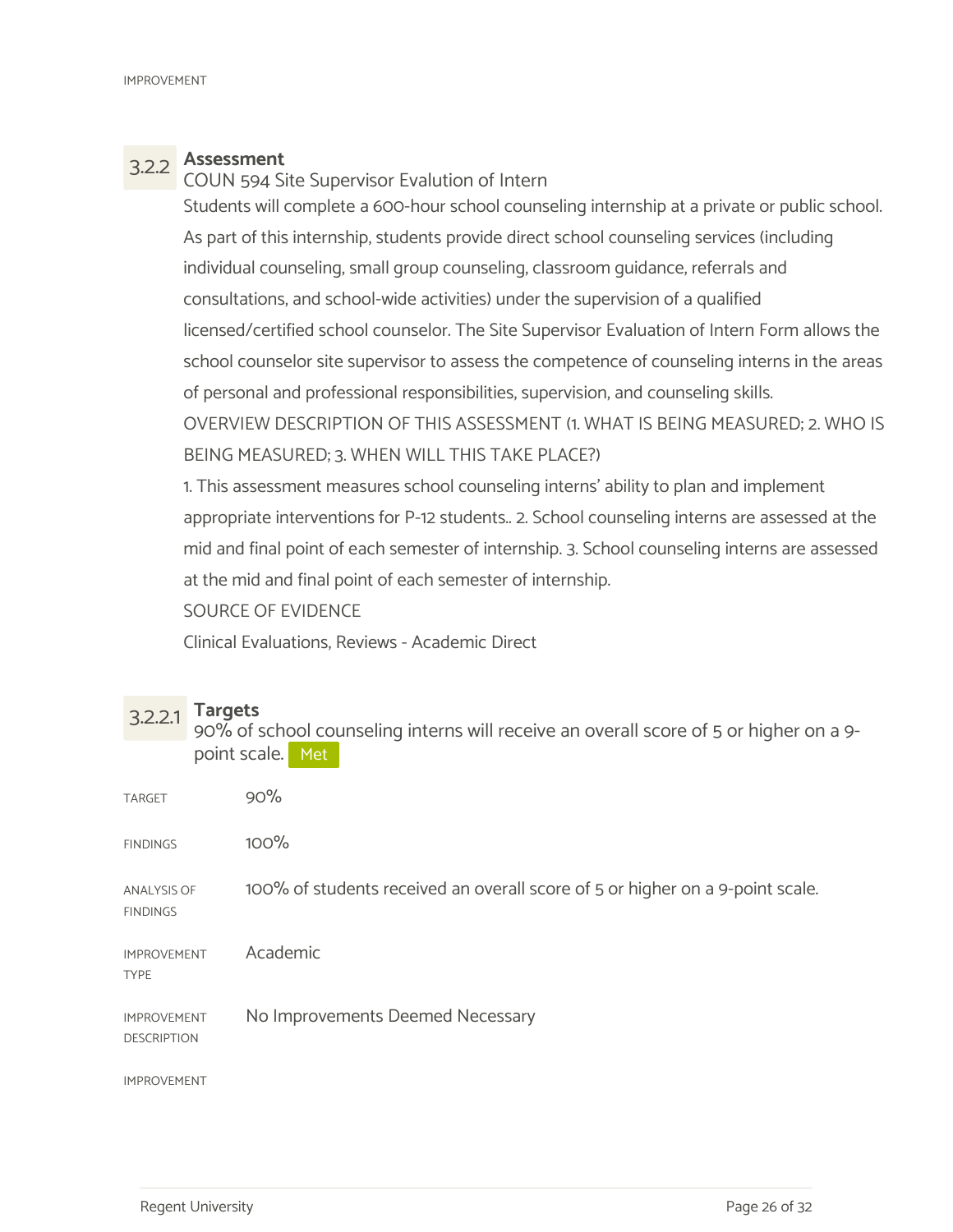## 3.3 Outcomes/Objectives

School Counselors

Students will demonstrate knowledge and understanding of the responsibilities, roles, and functions of school counselors in the settings in which they practice.

# 3.3.1 Assessment

### School Counseling Rubric

School counseling students are required to take COUN 516: Principles of School Counseling. As part of this course, students complete an Information Interview assignment and a Needs Assessment. For the Informational Interview, students must interview a school counselor and other key school counseling stakeholders and synthesize these interviews into a paper detailing their understanding of the roles, responsibilities, and expectations of a Professional School Counselor. For the Needs Assessment assignment, students analyze real school data, develop a needs assessment, and design data-driven school counseling services. Students are then assessed using the School Counseling Rubric.

OVERVIEW DESCRIPTION OF THIS ASSESSMENT (1. WHAT IS BEING MEASURED; 2. WHO IS BEING MEASURED; 3. WHEN WILL THIS TAKE PLACE?)

1. The School Counseling Rubric measures school counseling students' knowledge and understanding of the responsibilities, roles, and functions of school counselors and their ability to engage in data informed assessment to develop and deliver services that support academic, career, and social/emotional development of P-12 students. 2. All School Counseling students in COUN 516: Principles of School Counseling 3. This will take place every summer for students enrolled in COUN 516. Student generally take this course in there 2nd or 3rd semester and as a pre/co-requisite for practicum and COUN 519: School Counseling Program Development and Evaluation.

SOURCE OF EVIDENCE

Rubric Scored Assignments - Academic Direct

3.3.1.1 Targets 90% of school counseling students will receive a 9 or higher on the school counseling rubric. Met

| TARGET 90% |  |
|------------|--|
|            |  |

 $FINDINGS$  100%

ANALYSIS OF 100% of students scored 9 or higher. FINDINGS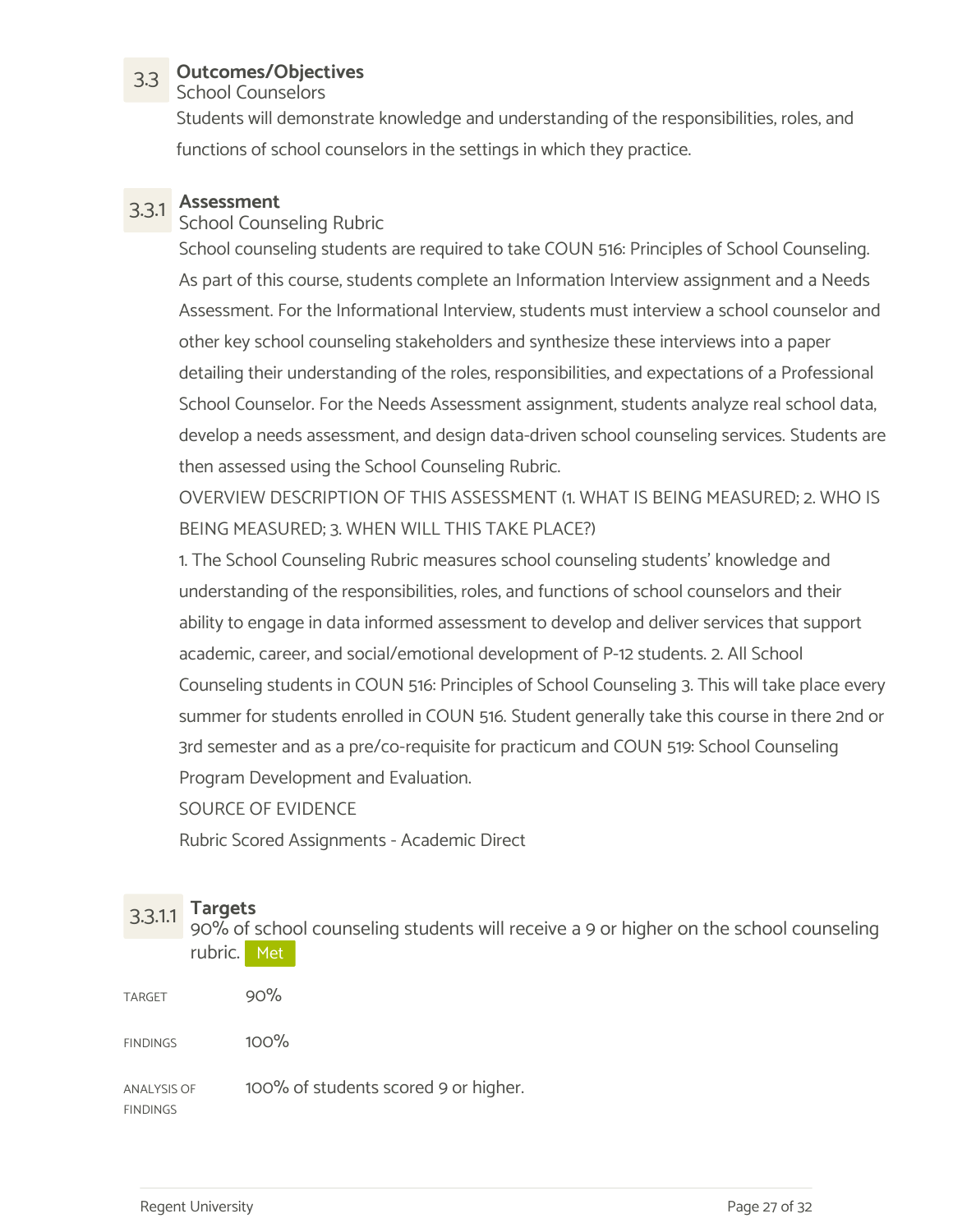IMPROVEMENT TYPE Academic

IMPROVEMENT No Improvements Deemed Necessary DESCRIPTION

IMPROVEMENT

3.3.2 Assessment COUN 594 Site Supervisor Evalution of Intern Students will complete a 600-hour school counseling internship at a private or public school. As part of this internship, students provide direct school counseling services (including individual counseling, small group counseling, classroom guidance, referrals and consultations, and school-wide activities) under the supervision of a qualified licensed/certified school counselor. The Site Supervisor Evaluation of Intern Form allows the school counselor site supervisor to assess the competence of counseling interns in the areas of personal and professional responsibilities, supervision, and counseling skills. OVERVIEW DESCRIPTION OF THIS ASSESSMENT (1. WHAT IS BEING MEASURED; 2. WHO IS BEING MEASURED; 3. WHEN WILL THIS TAKE PLACE?)

1. This assessment measures school counseling student?s understanding and application of the roles and functions of the school counselor. 2. School counseling interns are assessed at the mid and final point of each semester of internship. 3. School counseling interns are assessed at the mid and final point of each semester of internship.

### SOURCE OF EVIDENCE

Clinical Evaluations, Reviews - Academic Direct

3.3.2.1 Targets 90% of school counseling interns will receive an overall score of 5 or higher on a 9 point scale. Met

| <b>TARGET</b>      | $90\%$                                                                                |
|--------------------|---------------------------------------------------------------------------------------|
| <b>FINDINGS</b>    | $100\%$                                                                               |
| <b>ANALYSIS OF</b> | 100% of students received an overall score of 5 or higher on a 9-point scale. The     |
| FINDINGS           | faculty noted that the effective classroom quidance scale on the Site Supervisor      |
|                    | Evaluation of Intern form improved from the previous year yet may still be an area of |
|                    | continued growth to be montiored.                                                     |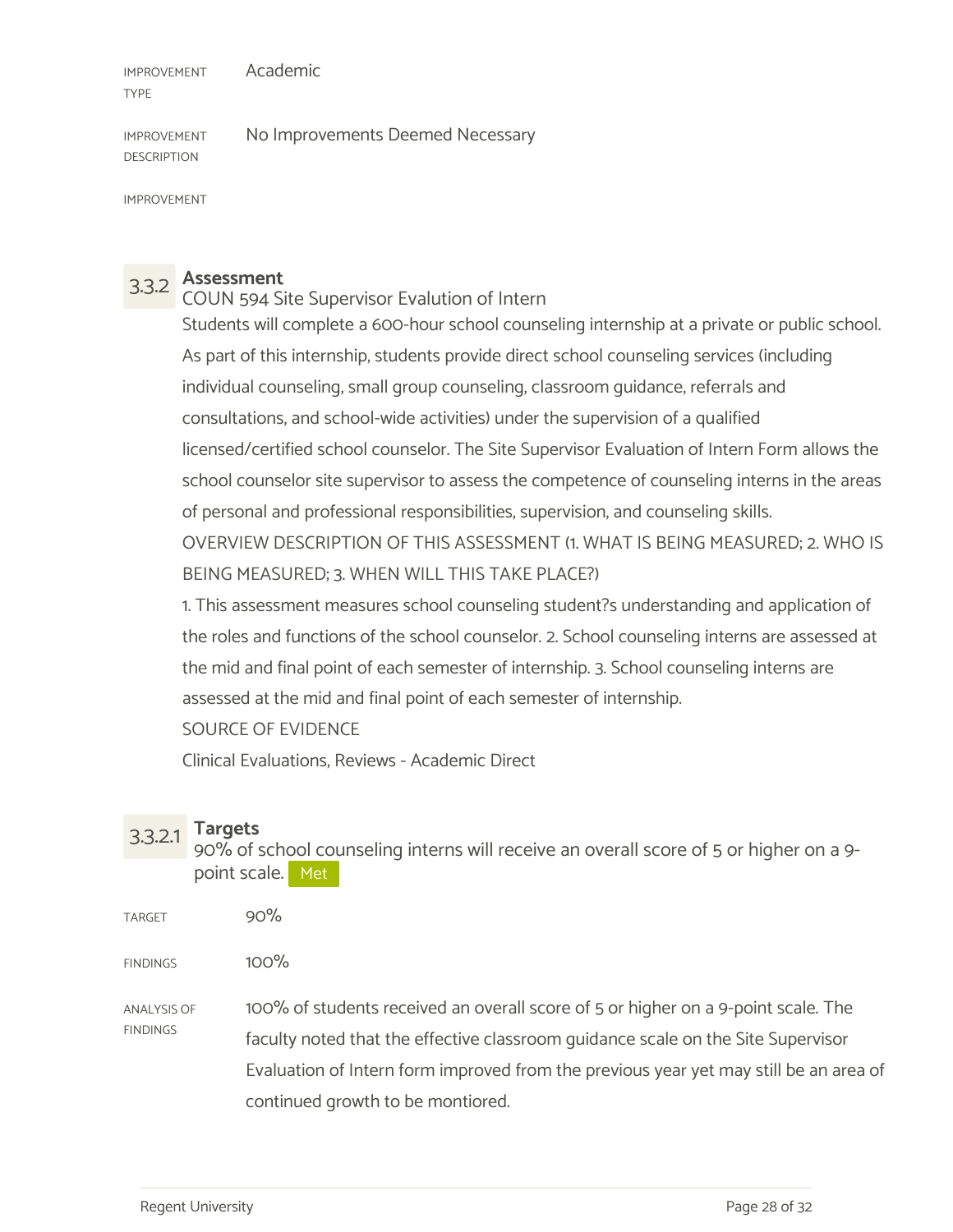IMPROVEMENT TYPE Academic

IMPROVEMENT No Improvements Deemed Necessary DESCRIPTION

IMPROVEMENT

# 3.4 Outcomes/Objectives

Culturally Responsive Counseling

Students will demonstrate skill in culturally responsive counseling, equity, social justice, and advocacy with all individuals, groups, and families.

3.4.1 Assessment COUN 523: Counseling Competency Revised Scale Students will complete a 100-hour practicum in a school or community setting. Students will accrue direct and indirect hours by counseling, consultation, supervision, and observation. Additionally, students will demonstrate advanced counseling skills with a "student" client. These sessions are recorded and evaluated by the instructor utilizing the Counseling Competency Revised Scale (CCRS).

OVERVIEW DESCRIPTION OF THIS ASSESSMENT (1. WHAT IS BEING MEASURED; 2. WHO IS BEING MEASURED; 3. WHEN WILL THIS TAKE PLACE?)

1. This assessment measures student competency in the delivery of advanced counseling skills. 2. Students are assessed on the CCRS periodically throughout the semester. Only the final score is considered for purposes of program evaluation and continuous student assessment. 3. This will take place during COUN 523: Practicum and Advanced Skills. SOURCE OF EVIDENCE

Clinical Evaluations, Reviews - Academic Direct

 $3.4.1.1$  Targets<br> $3.4.1.1$  Targets 80% of students will receive a 4 or 5 across all scales of the CCRS. Met

| TARGET                                | 80%                                                 |
|---------------------------------------|-----------------------------------------------------|
| <b>FINDINGS</b>                       | 100%                                                |
| <b>ANALYSIS OF</b><br><b>FINDINGS</b> | 100% of students received 4 or 5 across all scales. |
| <b>IMPROVEMENT</b><br><b>TYPE</b>     | Academic                                            |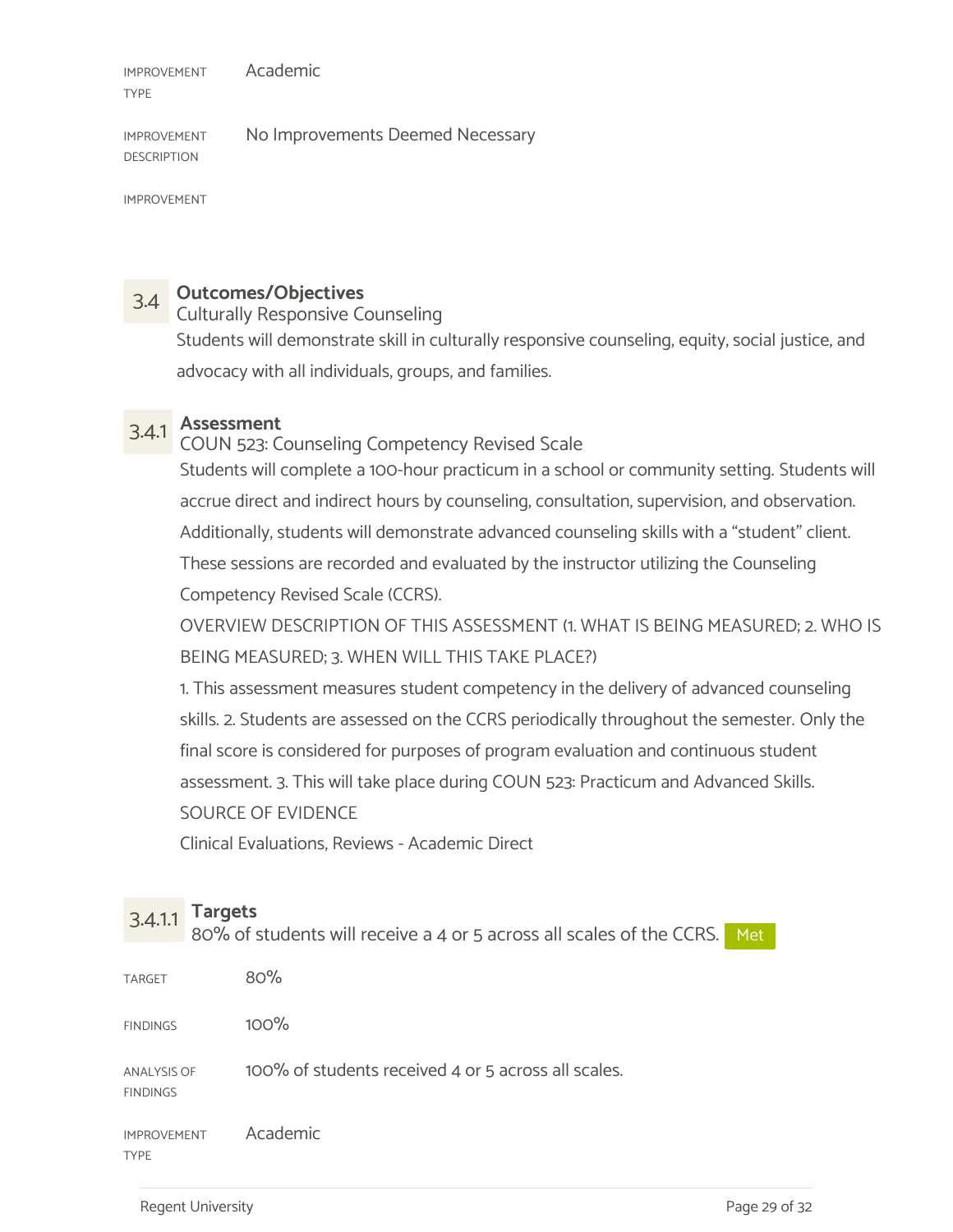IMPROVEMENT

3.4.2 Assessment COUN 594 Site Supervisor Evalution of Intern Students will complete a 600-hour school counseling internship at a private or public school. As part of this internship, students provide direct school counseling services (including individual counseling, small group counseling, classroom guidance, referrals and consultations, and school-wide activities) under the supervision of a qualified licensed/certified school counselor. The Site Supervisor Evaluation of Intern Form allows the school counselor site supervisor to assess the competence of counseling interns in the areas of personal and professional responsibilities, supervision, and counseling skills. OVERVIEW DESCRIPTION OF THIS ASSESSMENT (1. WHAT IS BEING MEASURED; 2. WHO IS BEING MEASURED; 3. WHEN WILL THIS TAKE PLACE?)

1. This assessment measures school counseling student?s ability to deliver cultural competent services and promote access, equity, and social justice for all P-12 students. 2. School counseling interns are assessed at the mid and final point of each semester of internship. 3. School counseling interns are assessed at the mid and final point of each semester of internship.

SOURCE OF EVIDENCE

Clinical Evaluations, Reviews - Academic Direct

3.4.2.1 Targets<br>90% of school counseling interns will receive an overall score of 5 or higher on a 9point scale. Met

| <b>TARGET</b>                            | 90%                                                                              |
|------------------------------------------|----------------------------------------------------------------------------------|
| <b>FINDINGS</b>                          | 100%                                                                             |
| <b>ANALYSIS OF</b><br><b>FINDINGS</b>    | 100% of students received an overall score of 5 or higher on a 9-point<br>scale. |
| <b>IMPROVEMENT</b><br><b>TYPE</b>        | Academic                                                                         |
| <b>IMPROVEMENT</b><br><b>DESCRIPTION</b> | No Improvements Deemed Necessary                                                 |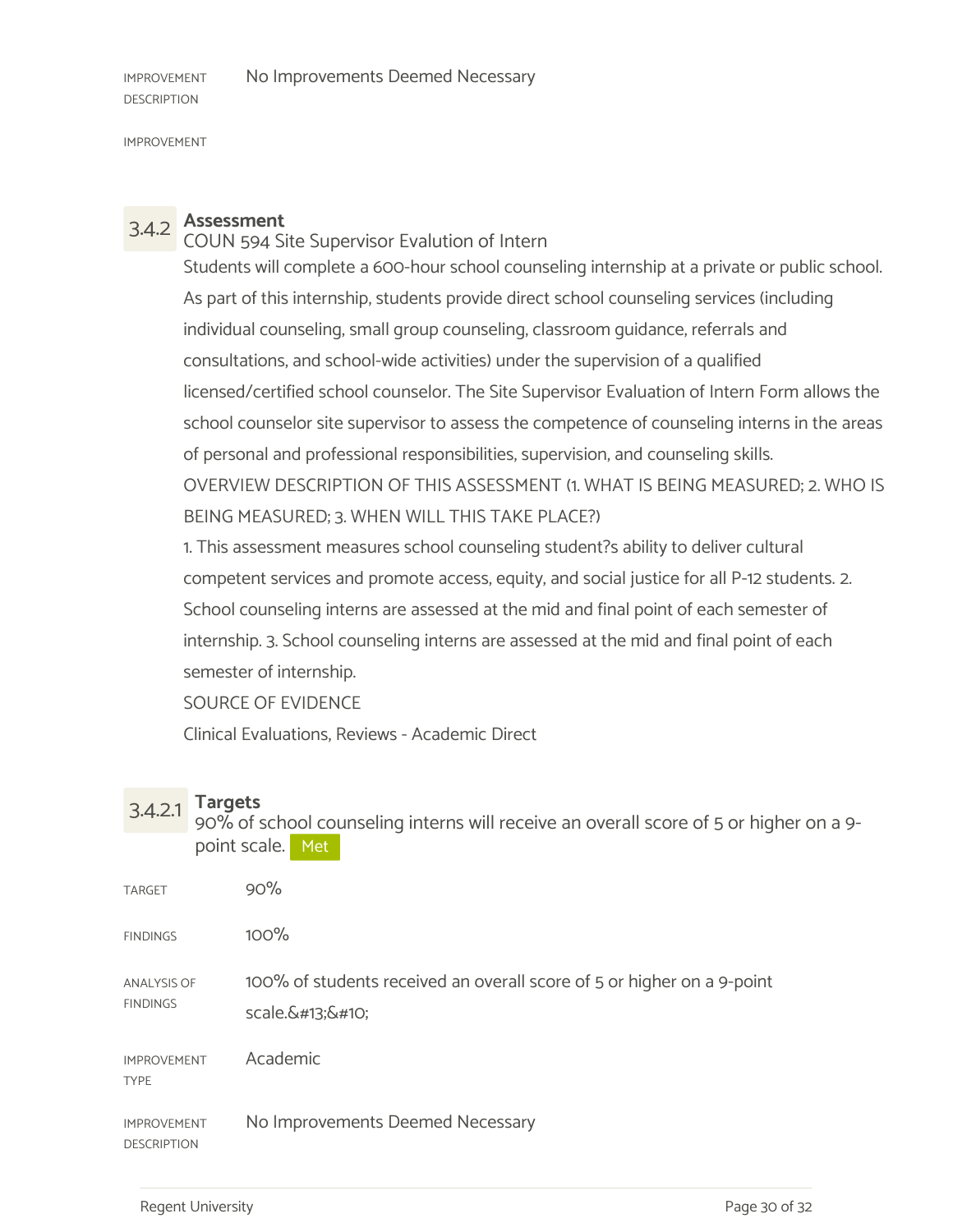4 **Goals**<br> **Example 28** Faculty Supervised Field Placements

To provide students with didactic and supervised clinical experiences to meet the requirements to become licensed and certified as Professional Counselors or School Counseling and leaders in the field.

## 4.1 Outcomes/Objectives

### Practicums

Students will receive practicum experiences consistent with CACREP requirements.

# 4.1.1 Assessment

Practicum Placement

Students will receive faculty support in acquiring counseling practicum placements consistent with CACREP standards.

OVERVIEW DESCRIPTION OF THIS ASSESSMENT (1. WHAT IS BEING MEASURED; 2. WHO IS BEING MEASURED; 3. WHEN WILL THIS TAKE PLACE?)

1. Number of students receiving counseling practicum placements during the semester

requested. 2. Counseling students who have applied for practicum. 3. Spring 2017 SOURCE OF EVIDENCE

Count - Academic Indirect

 $4.1.1.1$  Targets<br> $4.1.1.1$  Targets 95% of students who request practicum placements will receive them. Met

| <b>TARGET</b>                     | 95%                                                                                                                                                                                                                                                                                                                                                                                      |  |
|-----------------------------------|------------------------------------------------------------------------------------------------------------------------------------------------------------------------------------------------------------------------------------------------------------------------------------------------------------------------------------------------------------------------------------------|--|
| <b>FINDINGS</b>                   | 86%                                                                                                                                                                                                                                                                                                                                                                                      |  |
| ANALYSIS OF<br><b>FINDINGS</b>    | 86% of students who requested placements received them. This included 91% in fall<br>2020, 93% Spring of 2021 and 71% Summer of 2021. Factors clinical practices were<br>facing transitioning through COVID-19 concerns significantly impacted the site<br>placement process for many students. This likely speaks to the significant drop in<br>placement percentage in Summer of 2021. |  |
| <b>IMPROVEMENT</b><br><b>TYPE</b> | Academic                                                                                                                                                                                                                                                                                                                                                                                 |  |

Regent University **Page 31 of 32**